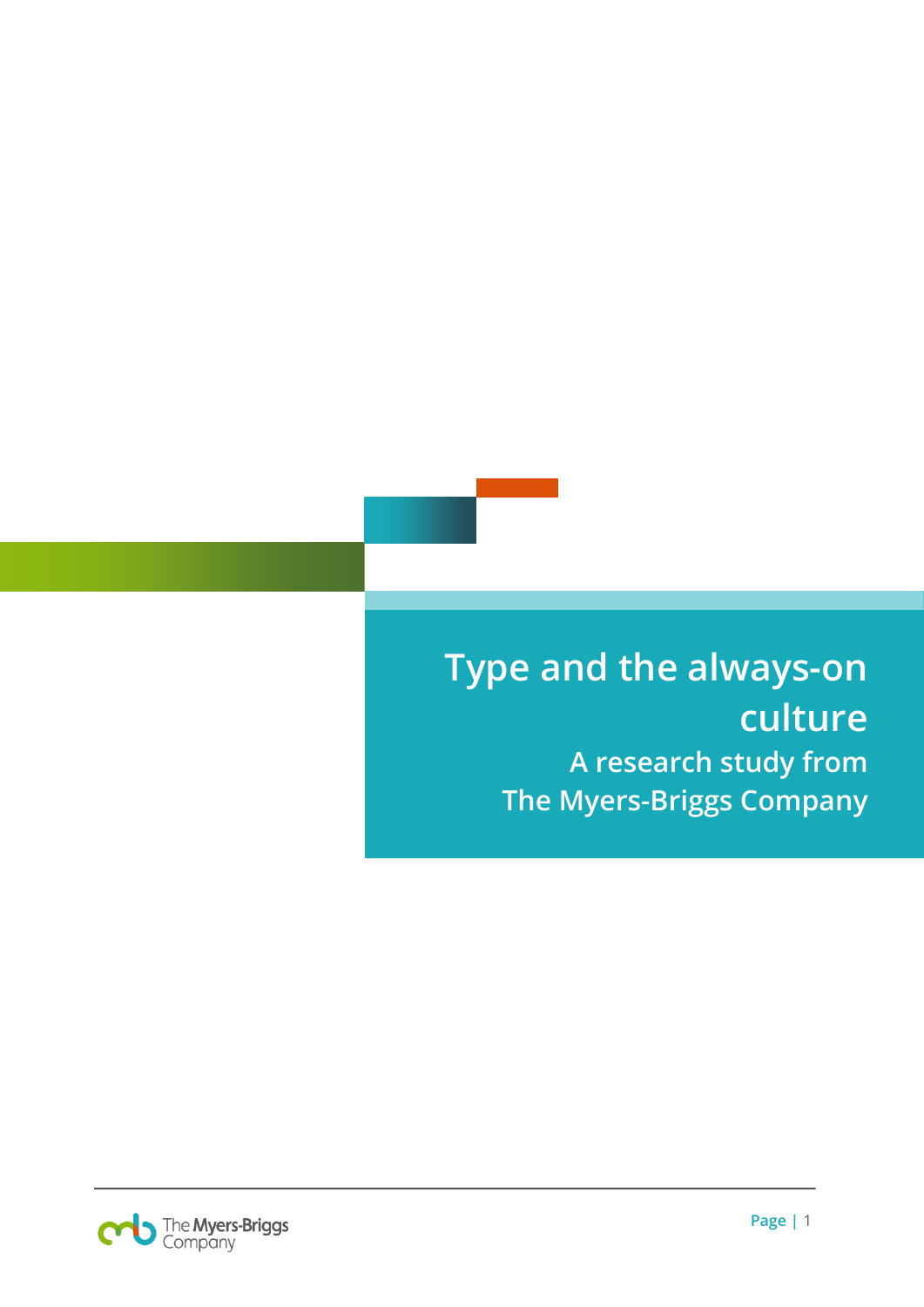### **Contents**

| <b>Executive summary</b>                                         | 3                 |
|------------------------------------------------------------------|-------------------|
| Purpose of the research                                          | 3                 |
| Summary of findings                                              | 3                 |
| Conclusions                                                      | 4                 |
| Guidelines for individuals and organizations                     | 4                 |
| Introduction and methodology                                     | 5                 |
| Introduction                                                     | 5                 |
| Methodology                                                      | 6                 |
| <b>Results</b>                                                   | 7                 |
| The sample                                                       | 7                 |
| What we measured                                                 | 10                |
| Impact of being always connected                                 | 11                |
| Advantages and disadvantages of the always-on culture            | $12 \overline{ }$ |
| Personality differences                                          | 18                |
| Gender differences                                               | 18                |
| Job-related stress                                               | 19                |
| Strategies                                                       | 21                |
| <b>Discussion</b>                                                | 26                |
| Impact of being always connected                                 | 26                |
| Personality differences                                          | 26                |
| Stress in relation to being always-on                            | 26                |
| Strategies                                                       | 26                |
| Conclusions                                                      | 27                |
| Tips for individuals and organizations                           | 28                |
| Three key principles for managing the always-on culture          | 28                |
| Guidelines for organizations                                     | 29                |
| Tips for individuals                                             | 31                |
| Understanding your personality to navigate the always-on culture | 32                |
| References                                                       | 35                |
| Appendices                                                       | 36                |

Research study conducted by: Nikhita Blackburn & Helen Rayner, Lead consultants, Thought Leadership, The Myers-Briggs Company

© Copyright 2019 The Myers-Briggs Company and The Myers-Briggs Company Limited. MBTI, Myers-Briggs, Myers-Briggs Type Indicator, the MBTI logo and The Myers-Briggs Company logo are trademarks or registered trademarks of The Myers & Briggs Foundation in the United States and other countries.

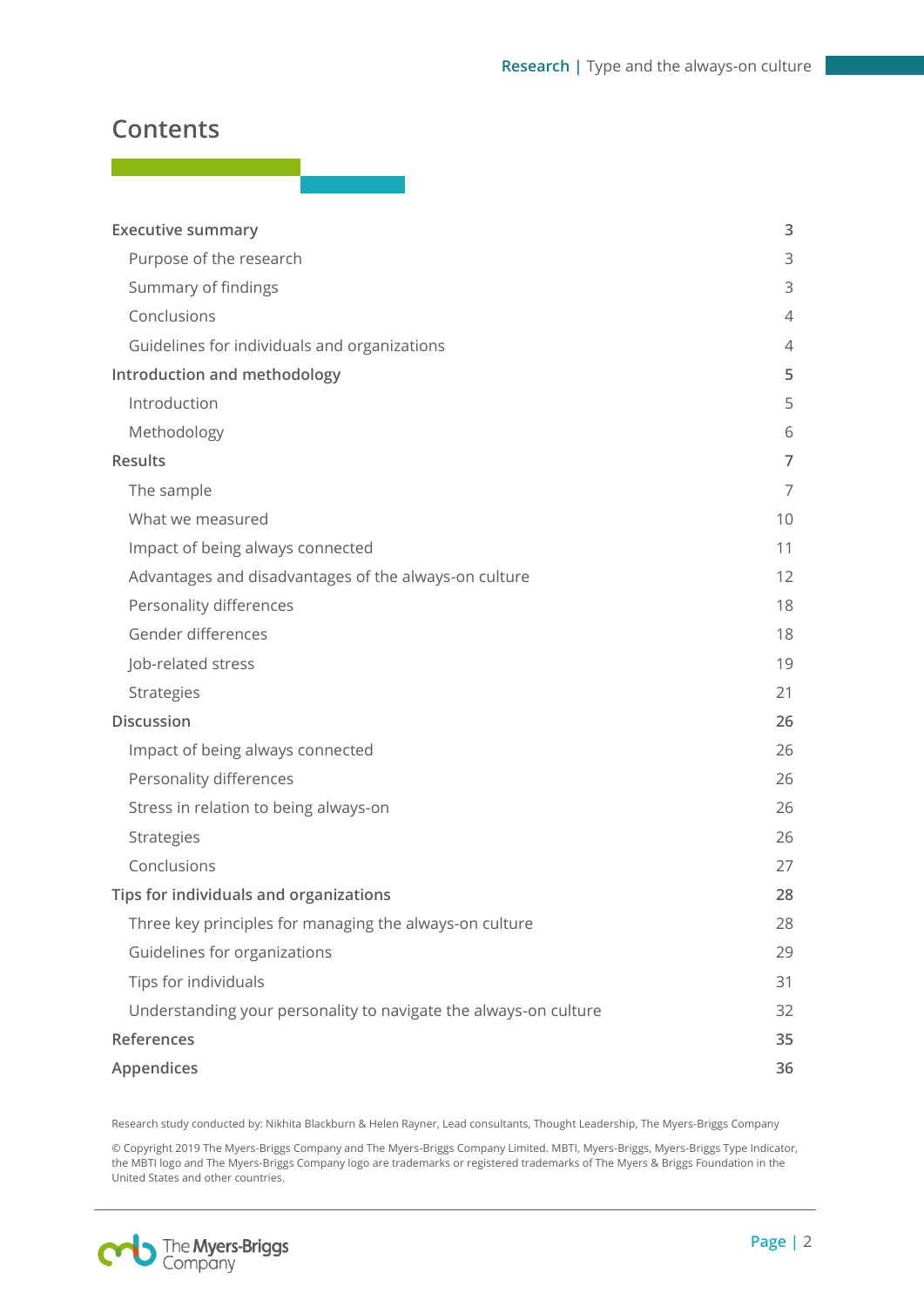# <span id="page-2-0"></span>**Executive summary**

### <span id="page-2-1"></span>**Purpose of the research**

Technology has brought about a revolution in how we communicate with each other and how we manage our work and life. Services and information are available 24/7 and we can connect with each other anytime, anywhere in the world. However, when our smartphones are always within reach and switched on, we can find it difficult to "switch off". This is the "always-on culture".

The aim of this research was to understand the role of personality in managing the always-on culture, in order to help people of all personality types thrive in the workplace.

### <span id="page-2-2"></span>**Summary of findings**

Over 1,000 people completed a survey about the always-on culture. Key findings were:

- People who were able to access work emails/calls outside of work were more engaged in their jobs, but also more stressed.
- Those who found it difficult to switch off suffered a range of negative issues including stress, interference with home life and being unable to focus on one thing at a time.
- People mentioned the disadvantages of the always-on culture more than the advantages.
- The top three disadvantages of being always-on were as follows:
	- 28% said they couldn't switch off mentally
	- 26% experienced interference with family or personal life
	- 20% reported mental exhaustion
- The top three advantages were:
	- 17% of people mentioned keeping in the loop with what's going on
	- 16% liked quick responses
	- 13% liked flexibility of when and where they work
- People who worked in an organizational culture that allowed people to mentally switch off from work were less stressed.
- Personality also played a role: those who were more practical and structured (Sensing and Judging, in MBTI terms) had a greater desire to keep home and work separate and experienced more stress in relation to being always-on, as compared to those whose who were more big-picture focussed and flexible (Intuition and Perceiving).
- Strategies for managing the always-on culture fell into five broad categories:
	- Avoid technology use (e.g. turn off phones, turn off notifications)
	- Separate work and home (e.g. set aside time for work and time for family)
	- Manage communications with others (e.g. let others know when you will and will not be available, set boundaries with others)
	- Engage in activities to take your mind off work (e.g. looking after children, exercise, gardening, going on holiday)
	- Practise "choiceful" technology use (e.g. reflecting on whether a message really does need to be sent or can wait until later)
- The kinds of strategies that were effective were different for different personality types.

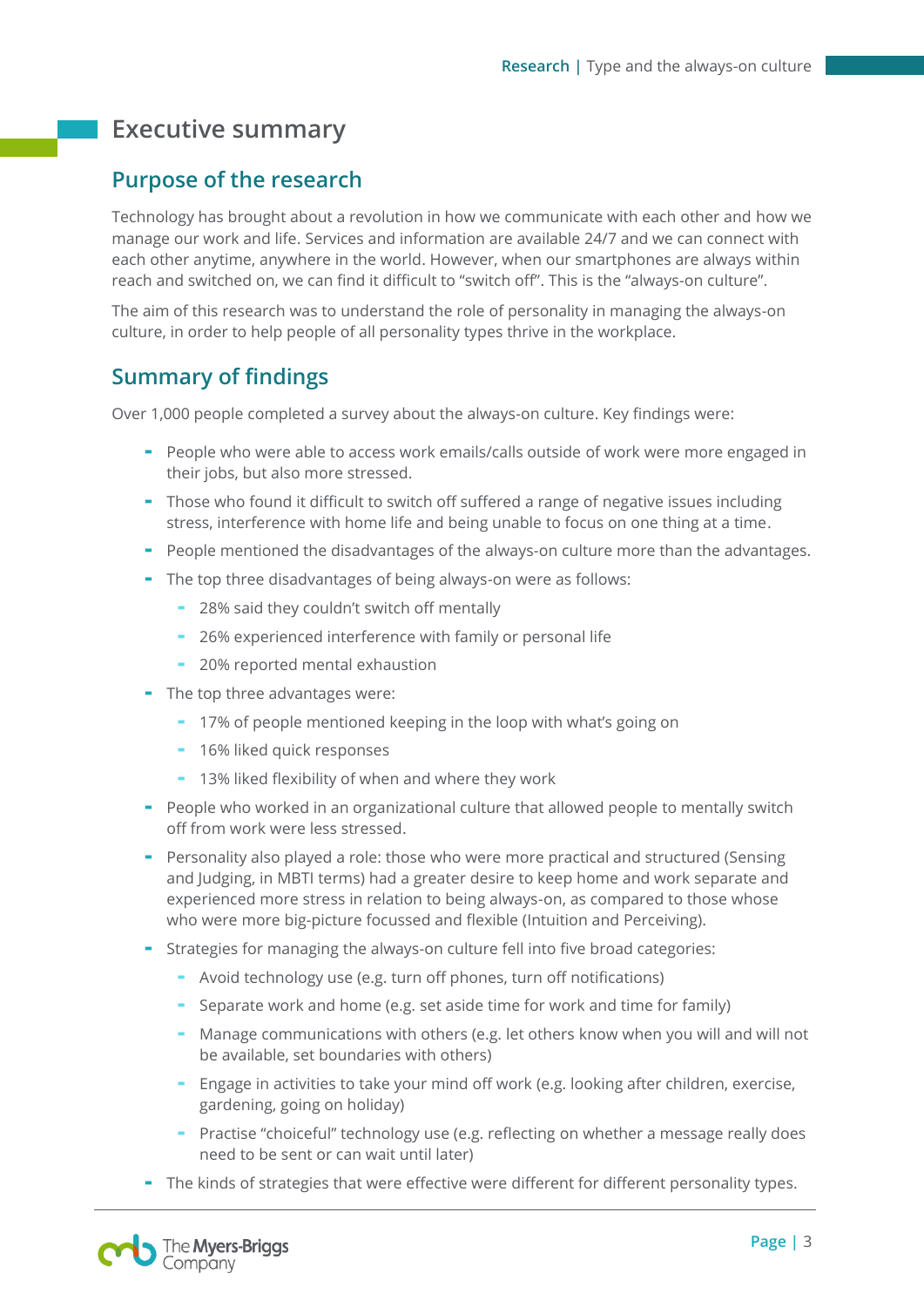### <span id="page-3-0"></span>**Conclusions**

The findings above are interesting, insightful and concerning. Firstly, being always-on seems to be a double-edged sword, acting as both an enabler and a stressor, with some potentially serious consequences for individual well-being. Recognising the "sweet spot" may help people maximize the advantages and minimize feeling like a "slave" to technology.

Secondly, both personality and organizational culture were important in predicting stress levels. Furthermore, these two aspects are likely to interact with each other. For example, organizational expectations may cause a leader to send emails late at night. In turn this reinforces the organizational culture. Given this relationship, it is evident that managing the always-on culture must be addressed from both an individual and organizational perspective.

Thirdly, different strategies seemed to be effective for different personality types. This suggests that whilst there may be some broad guidelines for organizations and individuals, knowing your personality will help you understand how to adapt these to fit your own style.

### <span id="page-3-1"></span>**Guidelines for individuals and organizations**

Our research highlights three key principles for managing the always-on culture, from both an individual and organizational perspective: Switch off, set boundaries, and consider and communicate with others.

| <b>For individuals</b>                                                                                      | <b>Key principles</b>                         | <b>For organizations</b>                                                                                  |
|-------------------------------------------------------------------------------------------------------------|-----------------------------------------------|-----------------------------------------------------------------------------------------------------------|
| Find ways to mentally switch<br>off from work, emails, social<br>media and technology on a<br>regular basis | 1. Switch off                                 | Cultivate a workplace culture<br>that allows people to switch<br>off from work in their free<br>time      |
| Set boundaries on<br>technology use with yourself<br>to avoid unhelpful habits                              | 2. Set boundaries                             | Set out clear expectations<br>about technology use inside<br>and outside of work                          |
| Set boundaries with others<br>and communicate your<br>availability                                          | 3. Consider and<br>communicate with<br>others | Ensure leaders role-model<br>the behaviour expected of<br>employees to embed a<br>"sometimes-off" culture |

*Figure 1: Three key principles for managing the always-on culture*

Overall, the research and guidelines presented in this report contribute to the conversation about being always-on and help people maintain their well-being and performance in a world that is developing rapidly.

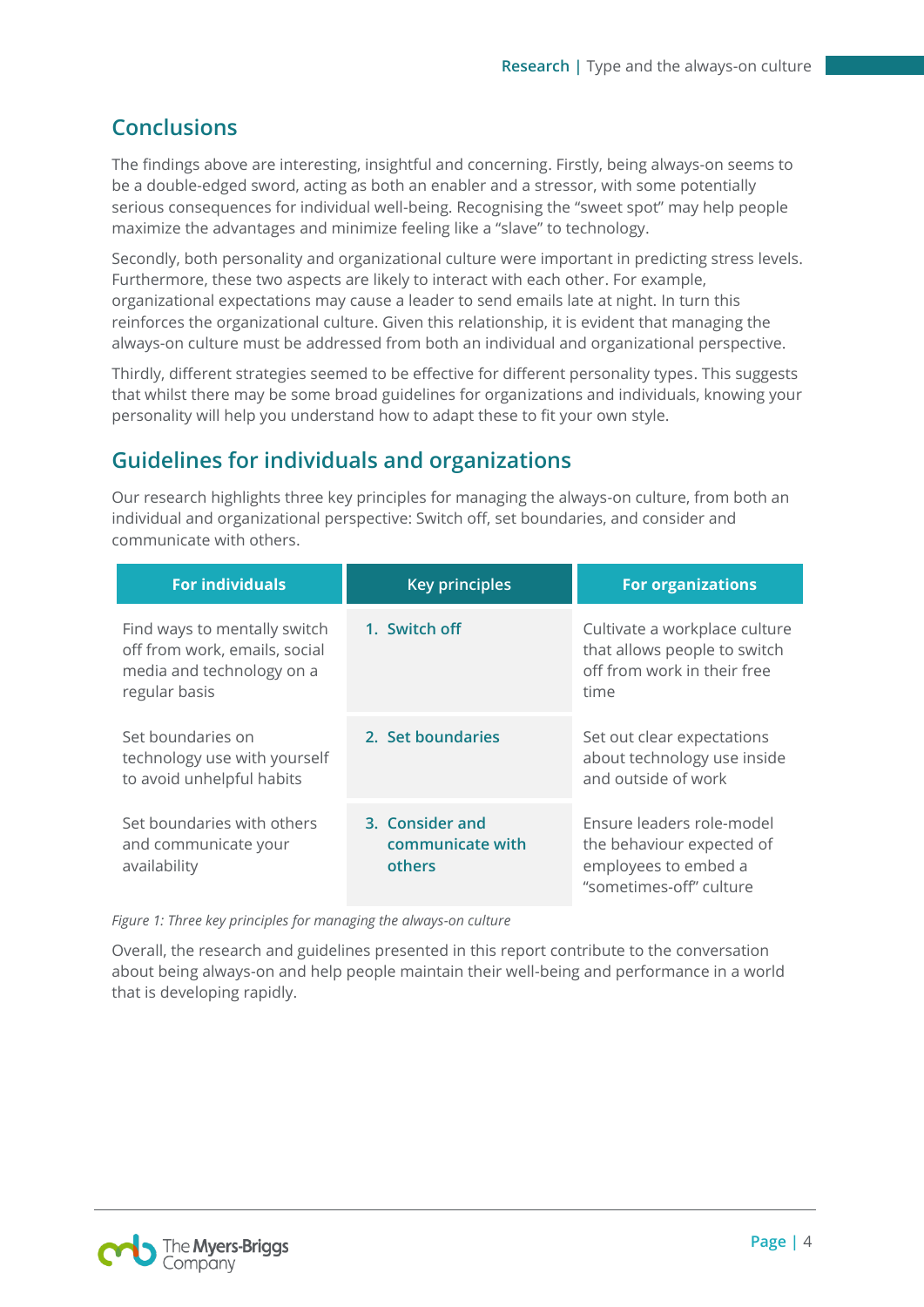# <span id="page-4-0"></span>**Introduction and methodology**

### <span id="page-4-1"></span>**Introduction**

### **What is the always-on culture and why is it important?**

Technology has brought about a revolution in how we communicate with each other and how we manage our work and life. Services and information are available 24/7 and we can connect with each other anytime, anywhere in the world. However, when our smartphones are always within reach and switched on, we can find it difficult to "switch off". This pattern has become known as the "always-on culture".

How does this affect the ability of an individual and an organization to thrive in the workplace? Research suggests that the always-on culture can affect our well-being – for example, by increasing work-home interference (Derks, Duin, Tims & Bakker, 2015). Sending and receiving emails on holiday, in the evening, late at night or first thing in the morning has also been shown to contribute significantly to how stressed people are (Hackston & Dost, 2016).

Research has also shown that technology and internet use can have both positive and negative outcomes. For example, Quinones, Griffiths & Kakabadse (2016) found that compulsive internet use is linked to workaholism. Workaholism is associated with people being engaged and productive, but it can also interfere with other aspects of life and cause tension.

Jarvenpaa and Lang (2005) allude to the "empowerment/ enslavement" paradox. They suggest that technology has the potential to empower people and act as an enabler, but people can also feel like "slaves" to technology. This is where the tables may turn and people begin to feel that technology controls them, rather than the other way around. Despite increased flexibility and information, employees can find that technology tethers them to work, even when at home.

The rise in the always-on culture has increased the need for us to understand the individual impact of being always-on. There is currently very little research exploring links between personality and the always-on culture, and an understanding of this may help give practical advice to individuals on how to manage their use of technology (Schlachter, McDowall, Cropley & Inceoglu, 2017). This study aimed to fill that gap.

### **Purpose of this research**

The aim of this research was to find out how to help people of all personality types thrive at work, given this new culture. The Myers-Briggs Type Indicator® (Myers, McCaulley, Quenk & Hammer, 1998) is widely used by organizations, to increase an understanding of individual differences, and was therefore deemed appropriate as the model of personality for this research.

This research was exploratory but aimed to address the following research questions:

- What is the impact of always being connected on work productivity and engagement? Does this differ between personality types?
- What strategies do people use to minimize the downsides of always being connected? Do they differ based on personality type?
- Which strategies are most effective? Can they inform guidelines for different personality types?

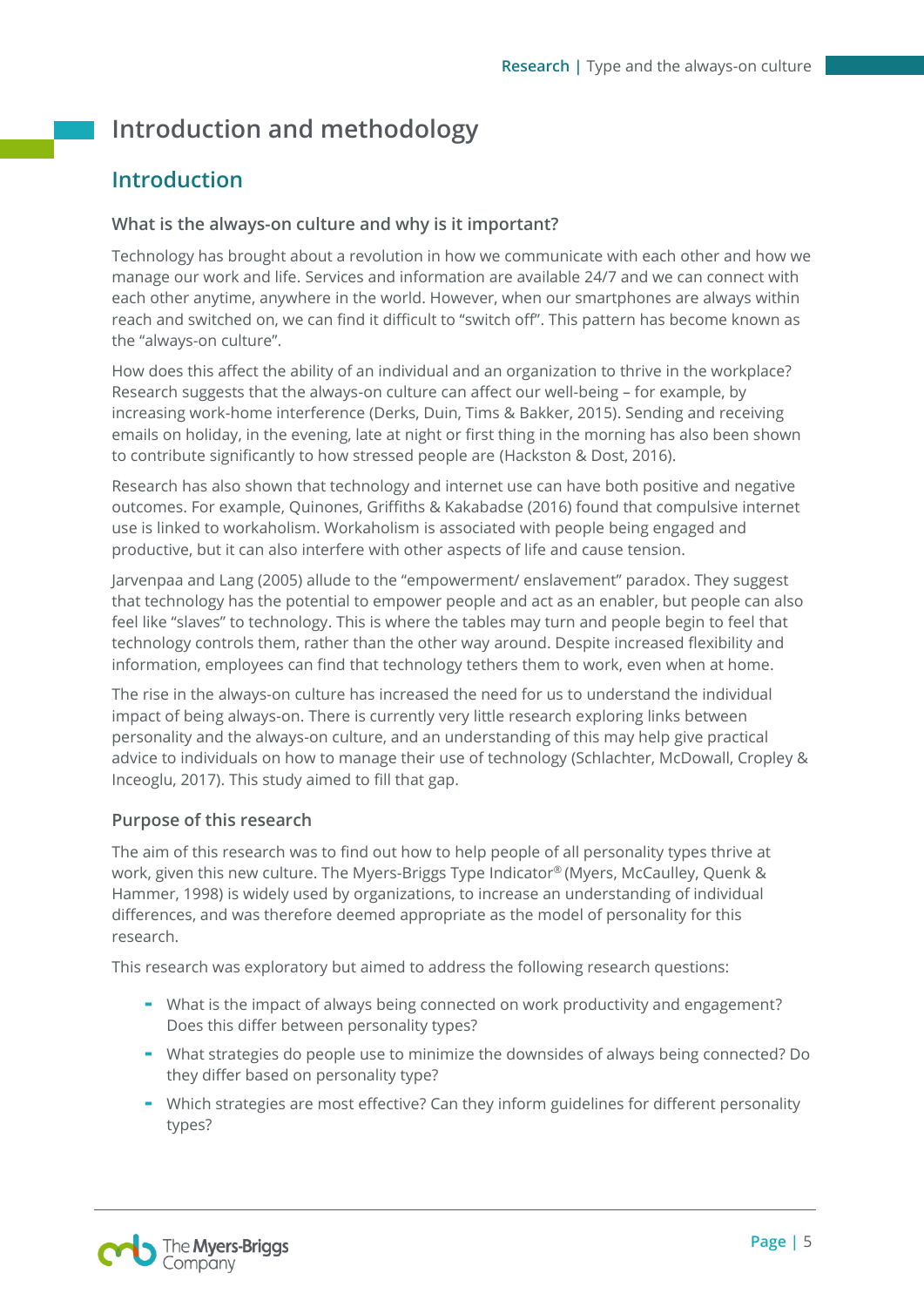### <span id="page-5-0"></span>**Methodology**

A self-report questionnaire was made available online between June and September 2018, for individuals who knew their MBTI type.

The MBTI assessment measures four aspects of personality:

- Extraversion/Introversion Where do you get your energy from?
- Sensing/Intuition What kind of information do you prefer to use?
- Thinking/Feeling What process do you use to make decisions?
- Judging/Perceiving How do you deal with the world around you?

More information about the MBTI model is given in Appendix A.

Participants also answered questions about:

- Demographics and their work (age, gender, country they principally worked in, industry, employment status, job level, number of people in the organization).
- Whether they owned a personal smartphone, work smartphone, work laptop or had access to work calls and emails outside of work.
- Behaviour associated with the always-on culture, such as compulsive checking of mobile phones, ability to switch off from work, being easily distracted.
- Job satisfaction, job stress and work engagement.
- Work-family conflict (based on the questionnaire by Netemeyer, Boles & McMurrian, 1996).
- Preferences for separating work and home life (based on the questionnaire by Kreiner, 2006).
- Organizational norms about being available for contact outside work hours (based on the questionnaire by Kreiner, 2006).
- Perceived advantages and disadvantages of always being connected.
- Strategies that people used to limit the disadvantages of always being connected.

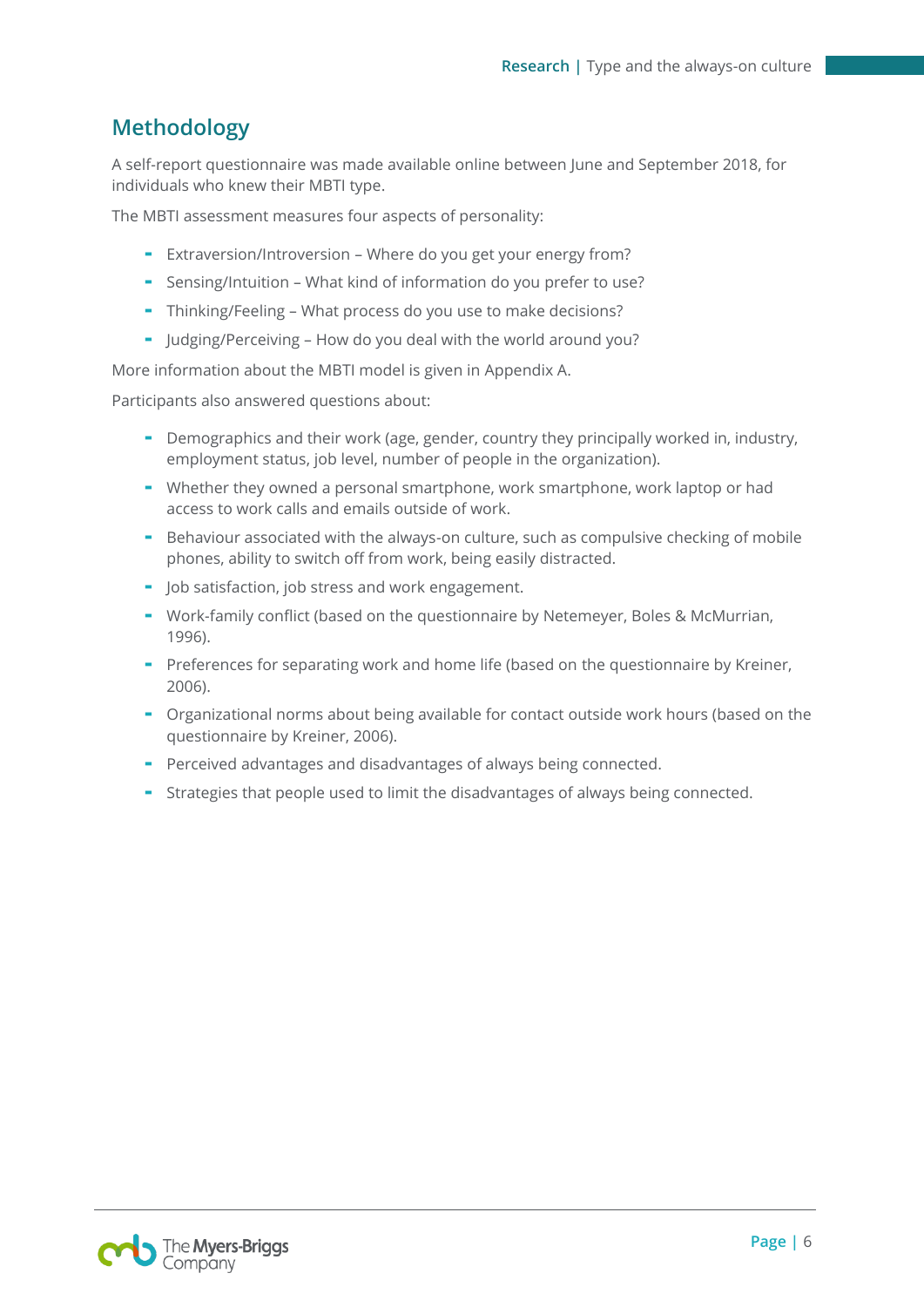# <span id="page-6-0"></span>**Results**

### <span id="page-6-1"></span>**The sample**

1,116 respondents completed the survey. 74% were female, 26% male and 1% preferred not to disclose. Age ranged from 14 to 88 years, with a mean age of 49. Participants mostly worked in the UK (58%) but there were also participants from other European countries, USA, Canada and other countries (Figure 2). Participants also worked in a range of different industries, the three most common industries being "professional services", "health and social care" and "educational services" (Figure 3).



*Figure 2: Country in which respondents principally work*



*Figure 3: Industries in which participants work*

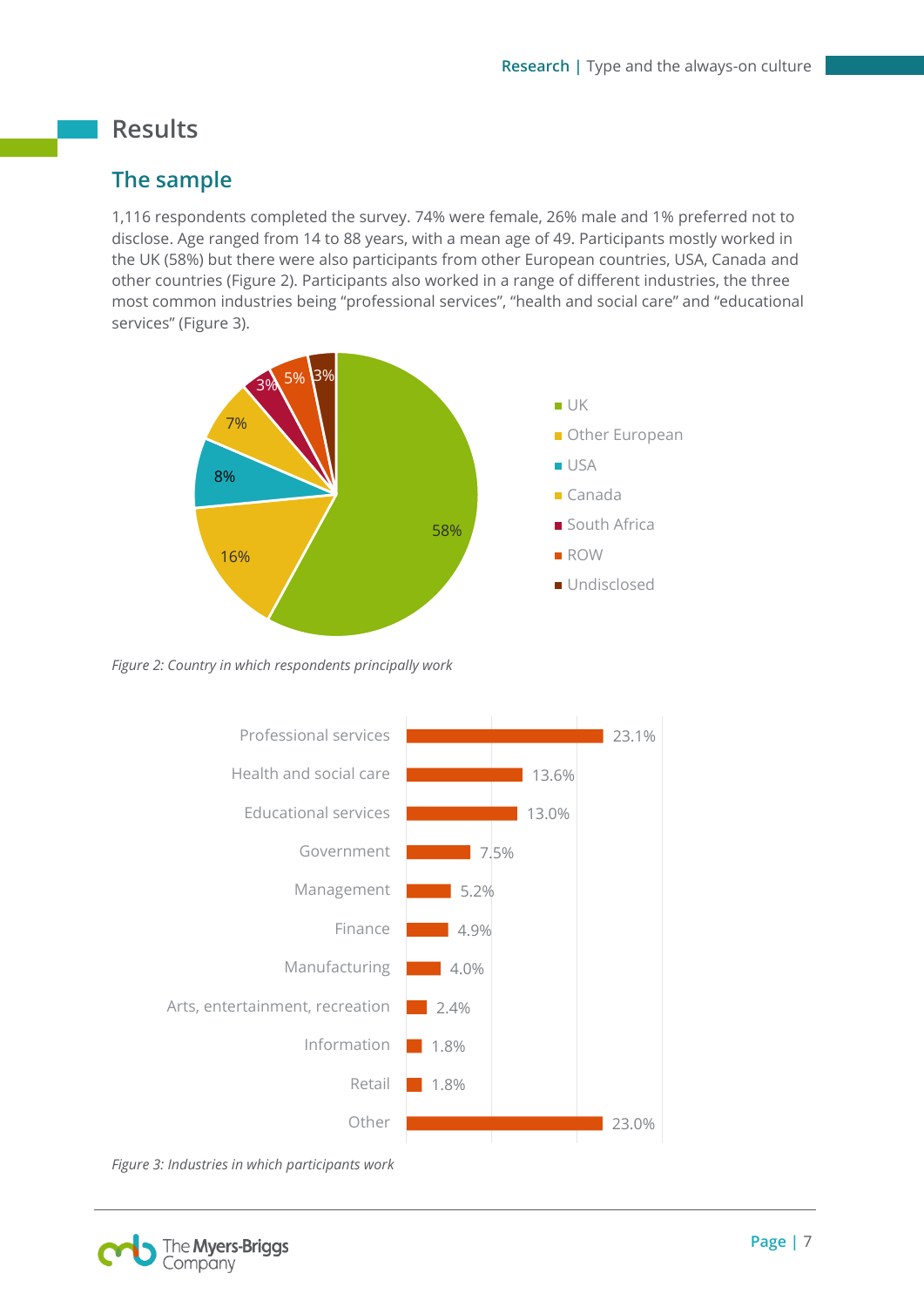88% of participants said they were able to access work emails or phone calls outside the workplace. 86% of respondents owned a personal smartphone whilst 45% of respondents had a work smartphone. 78% had a work laptop (Figure 4).

Although this sample was not representative of the working population as a whole, the sample was fairly large and there were enough people in each group to make meaningful distinctions.



*Figure 4: Ownership of devices*

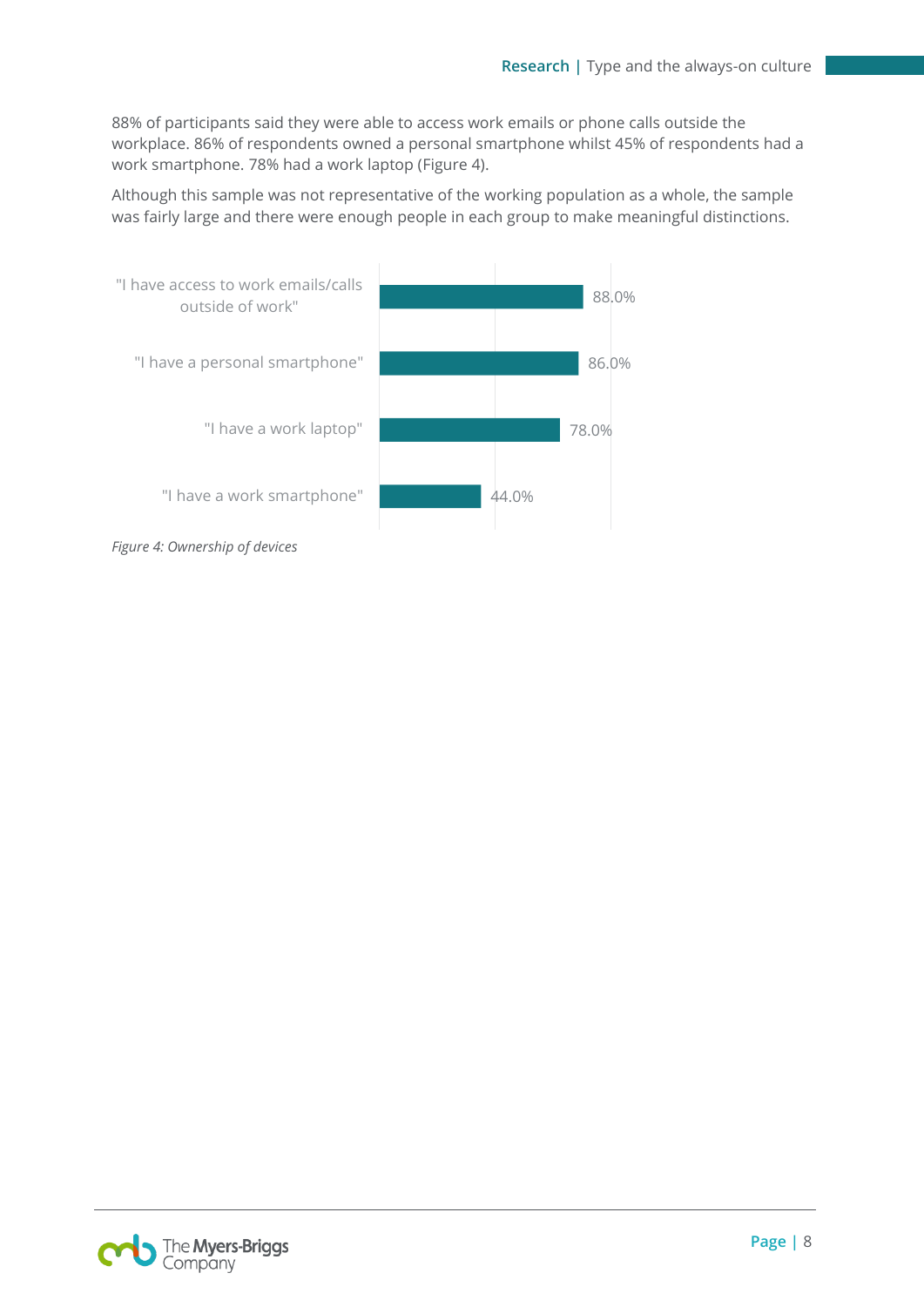| <b>ISTJ</b><br>$N = 85$ | <b>ISFJ</b><br>$N = 55$ | <b>INFJ</b><br>$N=68$ | <b>INTJ</b><br>$N = 101$ | <b>Type</b><br>E | N<br>564 | $\frac{0}{0}$<br>51.3% |
|-------------------------|-------------------------|-----------------------|--------------------------|------------------|----------|------------------------|
| 7.7%<br>SSR=0.56        | 5.0%<br>SSR=0.39        | 6.2%<br>SSR=3.65      | 9.2%<br>SSR=6.57         |                  | 536      | 48.7%                  |
| <b>ISTP</b>             | <b>ISFP</b>             | <b>INFP</b>           | <b>INTP</b>              | S                | 326      | 29.6%                  |
| $N=20$<br>1.8%          | $N=11$<br>1.0%          | $N = 110$<br>10.0%    | $N = 86$<br>7.8%         | $\mathbb N$      | 774      | 70.4%                  |
| SSR=0.28                | SSR=0.16                | SSR=3.13              | SSR=3.25                 | T                | 556      | 50.5%                  |
|                         |                         |                       |                          |                  |          |                        |
| <b>ESTP</b>             | <b>ESFP</b>             | <b>ENFP</b>           | <b>ENTP</b>              | F                | 544      | 46.5%                  |
| $N=17$<br>1.5%          | $N=21$<br>1.9%          | $N = 156$<br>14.2%    | $N = 113$<br>10.3%       |                  | 566      | 51.5%                  |
| SSR=0.26                | SSR=0.22                | SSR=2.25              | SSR=3.68                 | P                | 534      | 48.5%                  |
|                         |                         |                       |                          |                  |          |                        |
| <b>ESTJ</b>             | <b>ESFJ</b>             | <b>ENFJ</b>           | <b>ENTJ</b>              |                  |          |                        |
| $N=70$<br>6.4%          | $N=47$<br>4.3%          | $N=76$<br>6.9%        | $N=64$<br>5.8%           |                  |          |                        |

### **Type distribution**

1,100 individuals knew their best-fit type. A type table for this group is shown below (Figure 5):

*Figure 5: Type table of respondents who knew their best-fit type* 

The SSR (Self-Selection Ratio) compares the sample to the UK general population. Types with an SSR greater than 1 are over-represented in this group compared with the general population. All Intuition types are therefore over-represented. This is not uncommon in a group of people interested in type. Despite this, there are enough numbers of each type in the sample to carry out meaningful analyses.

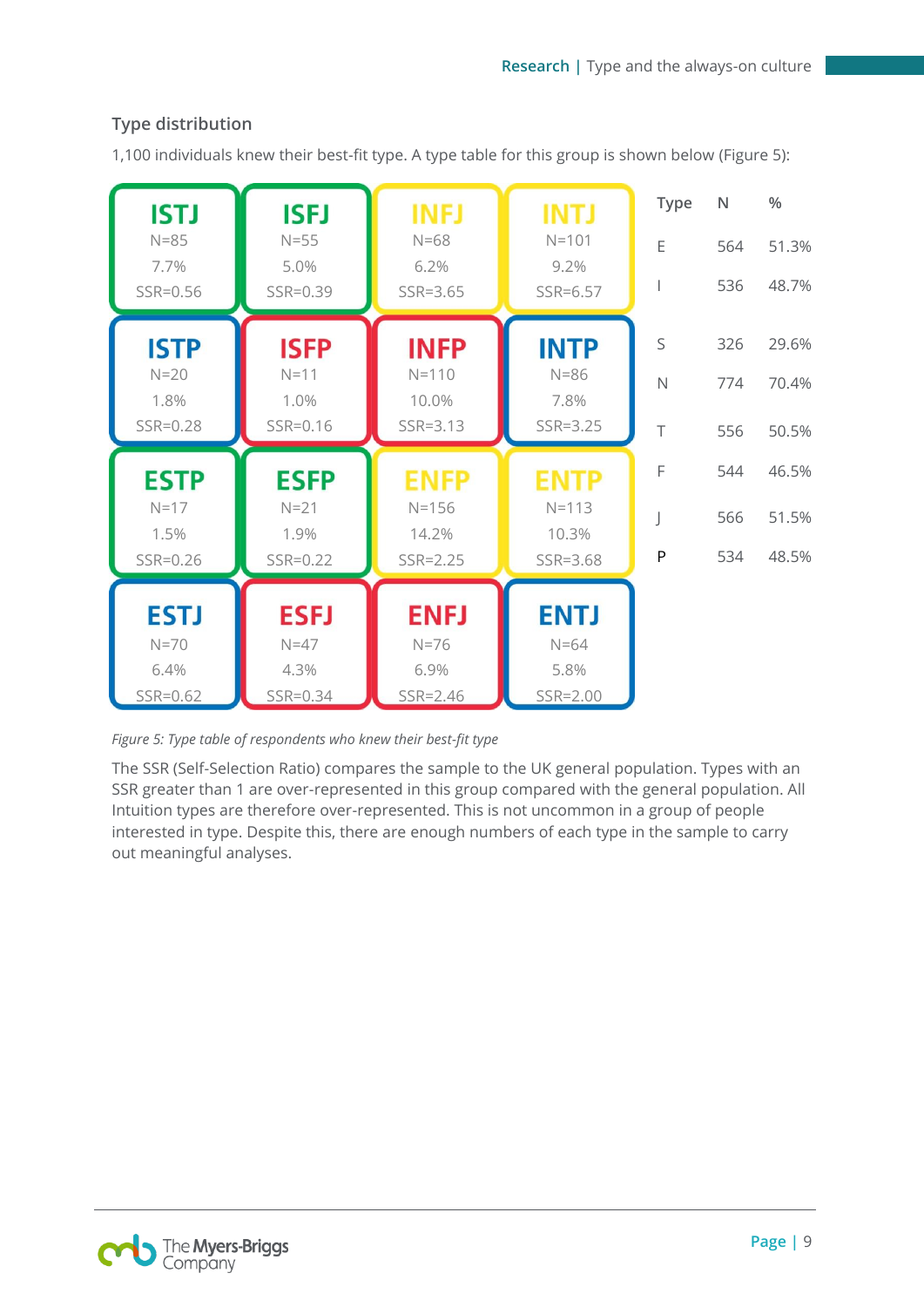### <span id="page-9-0"></span>**What we measured**

Based on the previous research referenced above, nine short scales relevant to the always-on culture were derived from the data:

**Difficulty switching off –** the extent to which respondents find it difficult to mentally switch off from work and relax. Higher scores indicate more difficulty switching off.

**Compulsive checking –** the extent to which respondents check their phone for messages. Higher scores indicate more frequent and habitual checking of phones.

**Distraction –** the extent to which respondents are distracted easily. Higher scores indicate respondents are distracted more easily and may find it hard to focus their attention on just one thing at a time.

**Job satisfaction –** higher scores indicate the respondent has a higher level of satisfaction with their job.

**Job stress –** higher scores indicate that the respondent feels more stressed by their job.

**Work engagement –** the extent to which respondents are engaged and interested in their work. Higher scores indicate the respondent finds their work meaningful, interesting, motivating and absorbing.

**Private life/ family conflict –** the extent to which the respondent feels that work interferes with their home life. Higher scores indicate that work demands make it difficult to fulfil their responsibilities and do what they want to outside of work time.

**Individual preferences for separating home and work –** higher scores indicate the individual prefers to keep home and work separate.

**Workplace culture for separating home and work –** the extent to which respondents said that their workplace allows them to forget about work when they are at home. Higher scores indicate the individuals feel they are allowed to mentally switch off from work at home.

All the scales had good internal consistency reliability (see Table 1). An alpha coefficient of 0.7– 0.8 is considered "acceptable", 0.8–0.9 "good" and 0.9 and above "excellent". For a list of the items included in each short scale, see Appendix B.

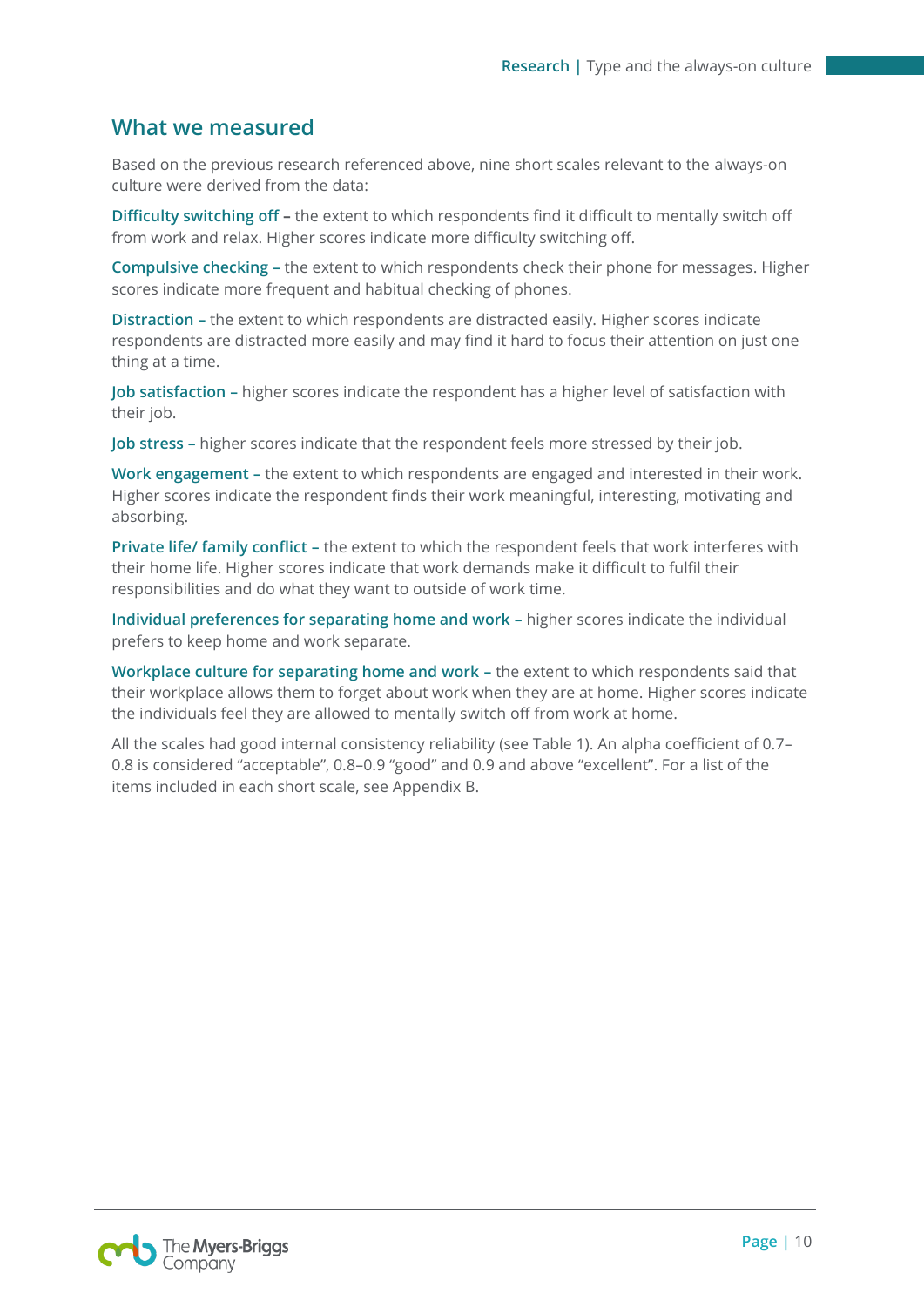| <b>Scale name</b>                                      | <b>Alpha</b><br>coefficient | <b>Mean score</b><br>$(1-5 scale)$ | <b>No. items</b> |
|--------------------------------------------------------|-----------------------------|------------------------------------|------------------|
| <b>Difficulty switching off</b>                        | .81                         | 2.8                                | 4                |
| <b>Compulsive checking</b>                             | .85                         | 3.7                                | 4                |
| <b>Distraction</b>                                     | .76                         | 3.0                                | 4                |
| Job satisfaction                                       | .81                         | 3.8                                | 3                |
| <b>Job stress</b>                                      | .81                         | 2.8                                | 5                |
| <b>Work engagement</b>                                 | .86                         | 4.0                                | 5                |
| <b>Private life/Family conflict</b>                    | .84                         | 2.9                                | 4                |
| Individual preferences for separating<br>home and work | .92                         | 3.6                                | 4                |
| Workplace culture for separating home<br>and work      | .92                         | 3.0                                | $\overline{4}$   |

*Table 1: Reliability of scales.*

The mean scores for each scale indicate that respondents were, in general, engaged at work and satisfied with their jobs, even though many were prone to checking their phone frequently when they had a spare moment, or out of habit (Compulsive checking).

### <span id="page-10-0"></span>**Impact of being always connected**

Those who were able to access work emails or phone calls outside of work reported having more difficulty switching off, more compulsive checking of their phone, more distraction and more work-home conflict than those without access. However, they also reported higher levels of work engagement and job satisfaction. 1

Those who reported having difficulty switching off also had higher job stress and work-life interference. In addition, those who were easily distracted or struggled to focus were more likely to check technology compulsively.<sup>2</sup>

These results are consistent with previous research into the area which has found that use of technology can be a double-edged sword (Quinones et al., 2016; Jarvenpaa & Lang, 2005). This is important as it means individuals might need to learn to recognize the "sweet spot" between being always-on and never-on.

 $\overline{a}$ 

<sup>1</sup> Based on independent samples t-tests, all statistically significant results.

<sup>2</sup> Based on correlations, all significant at the 1% level.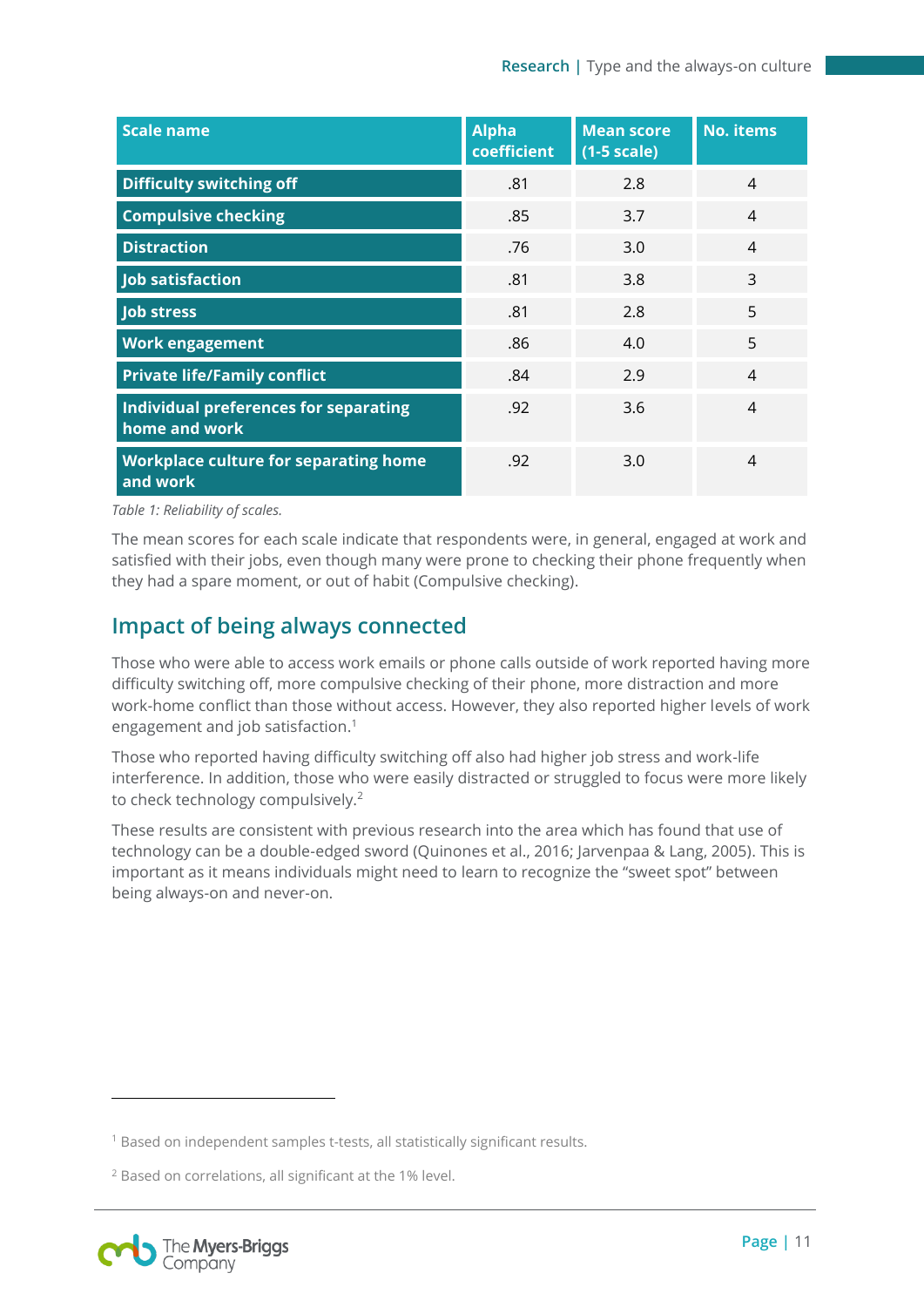### <span id="page-11-0"></span>**Advantages and disadvantages of the always-on culture**

### **Advantages**

Respondents were asked open-ended questions about the advantages and disadvantages of being always-on, in their experience. A thematic analysis was conducted to identify categories and overarching themes in the written responses. The analysis indicated various advantages, which fell into 6 broad themes, as shown in Figure 6 below.



*Figure 6: Percentage of respondents stating advantages within each theme*

Table 2 shows the specific advantages that fall into each category. Further descriptions can be found in Appendix C.

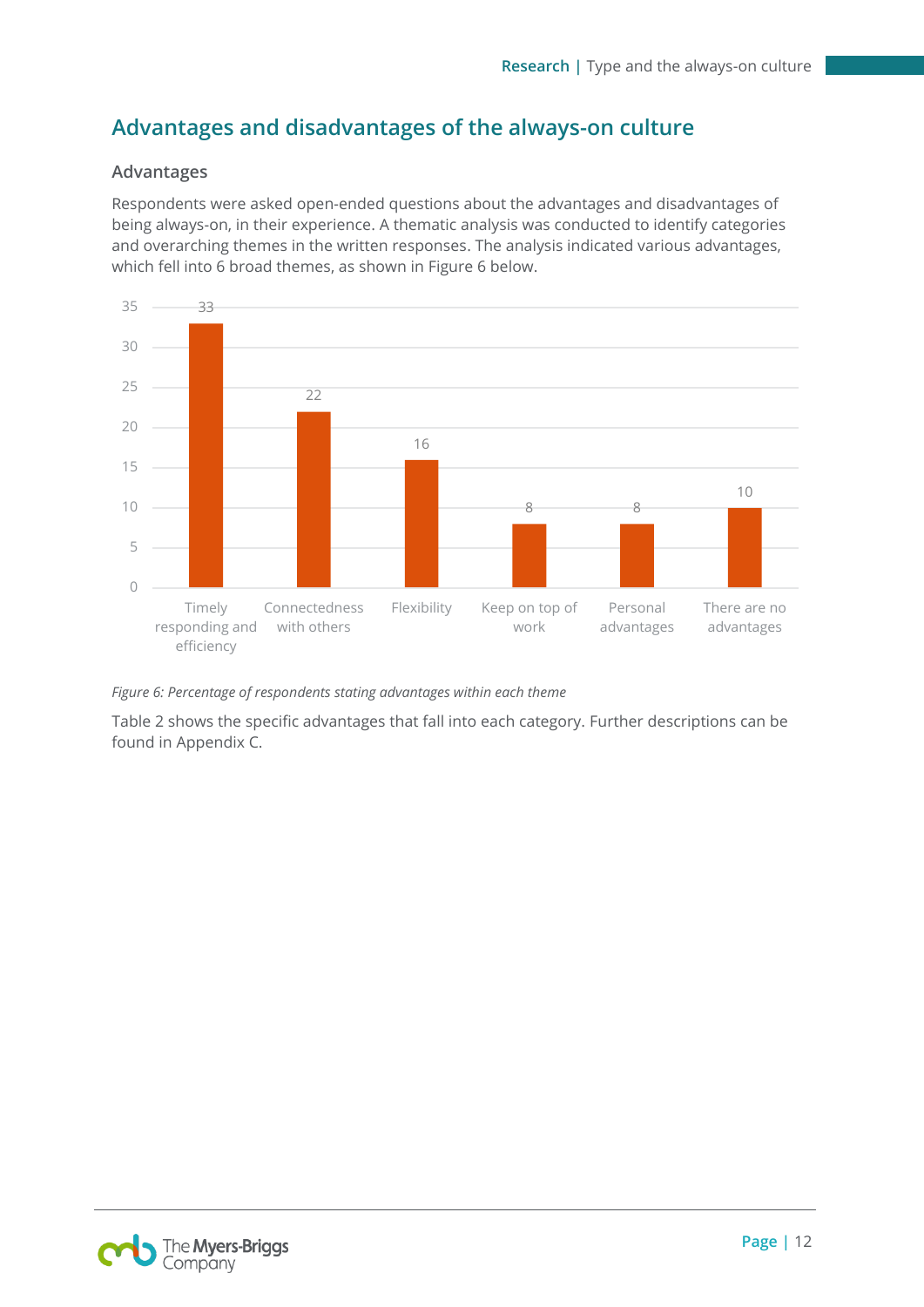| <b>Broad themes</b>              | <b>Specific advantage</b>                                           |  |
|----------------------------------|---------------------------------------------------------------------|--|
| <b>Timely responding and</b>     | Can respond quickly, easily and efficiently                         |  |
| efficiency                       | Keep in the loop/up-to-date with what's going on at work            |  |
| <b>Flexibility</b>               | Work at a time or place that suits me                               |  |
|                                  | Allows me to do creative work or be productive working from<br>home |  |
| Keep on top of work              | Enables me to keep on top of work                                   |  |
| <b>Connectedness with others</b> | Increases connection between colleagues                             |  |
|                                  | Enhances productivity                                               |  |
|                                  | Enables working across time zones                                   |  |
|                                  | Accessible to others if they need me                                |  |
|                                  | Keep in touch with family/friends                                   |  |
|                                  | Appear committed at work                                            |  |
| <b>Personal advantages</b>       | Keeps me engaged, motivated                                         |  |
|                                  | Gives peace of mind                                                 |  |
|                                  | Keep up-to-date with trends/news in the field                       |  |
|                                  | Access information easily                                           |  |
| There are no advantages          | There are no advantages                                             |  |

*Table 2: Advantages of the always-on culture*

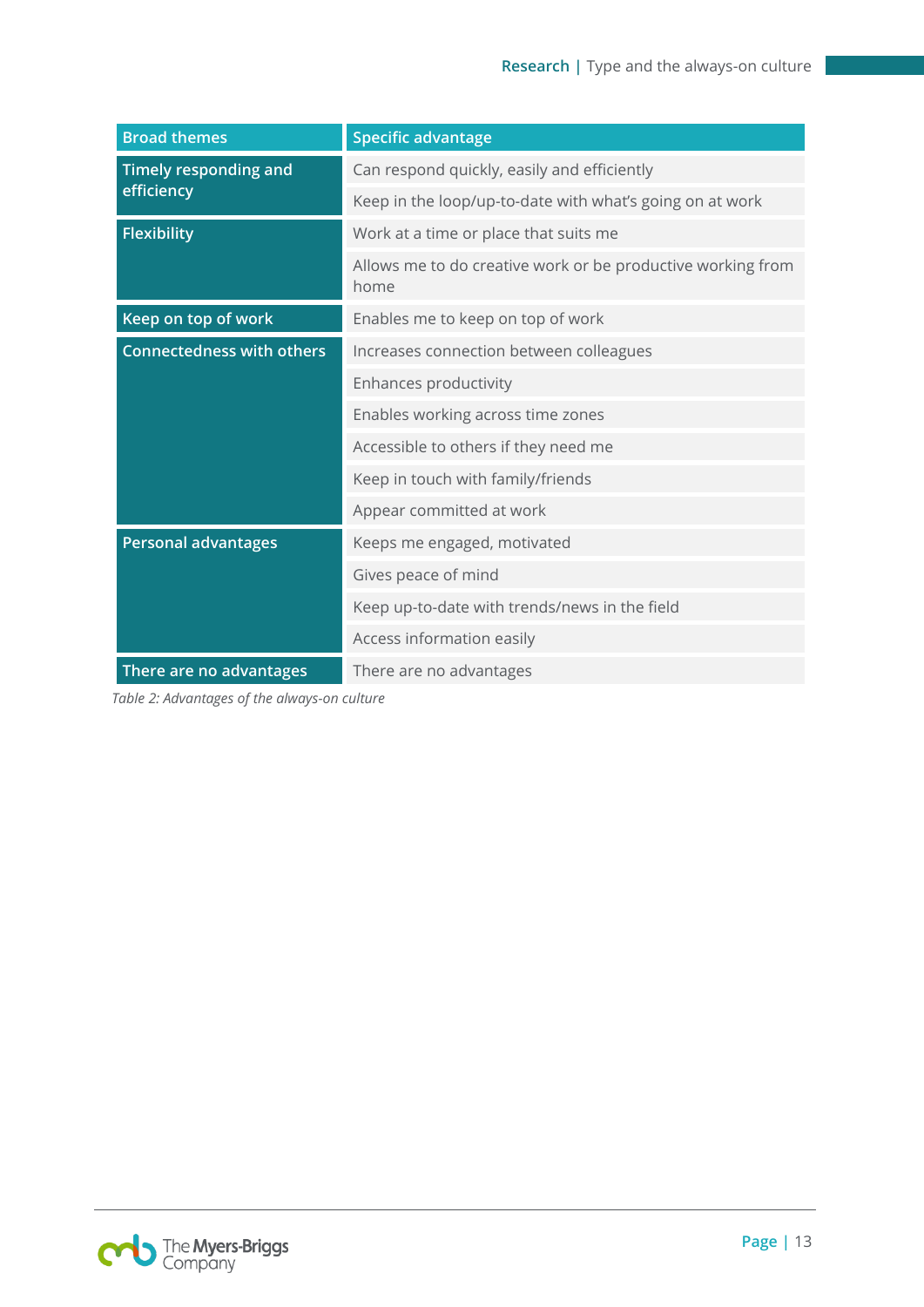

*Figure 7: Percentage of survey respondents who stated each advantage*

Figure 7 shows the percentage of people who mentioned each advantage. In addition, 10% of people said there were no advantages. The top three advantages mentioned in the survey are:

- **1. Staying in the loop (mentioned by 17% of respondents)** Keeping up-to-date with what is happening at work and not missing out on opportunities, as well as being able to act quickly with any issues so they do not escalate.
- **2. Quick responses (mentioned by 16% of respondents)** The ability to provide and receive quick responses and give people the flexibility to work outside of traditional work hours (e.g. on the commute) or work from home.
- **3. Flexibility of where and when I work (mentioned by 13% of respondents)** The ability to work remotely, which meant they were more productive or had better work-life balance. Being able to use their commute or other dead time to check emails was also deemed useful.

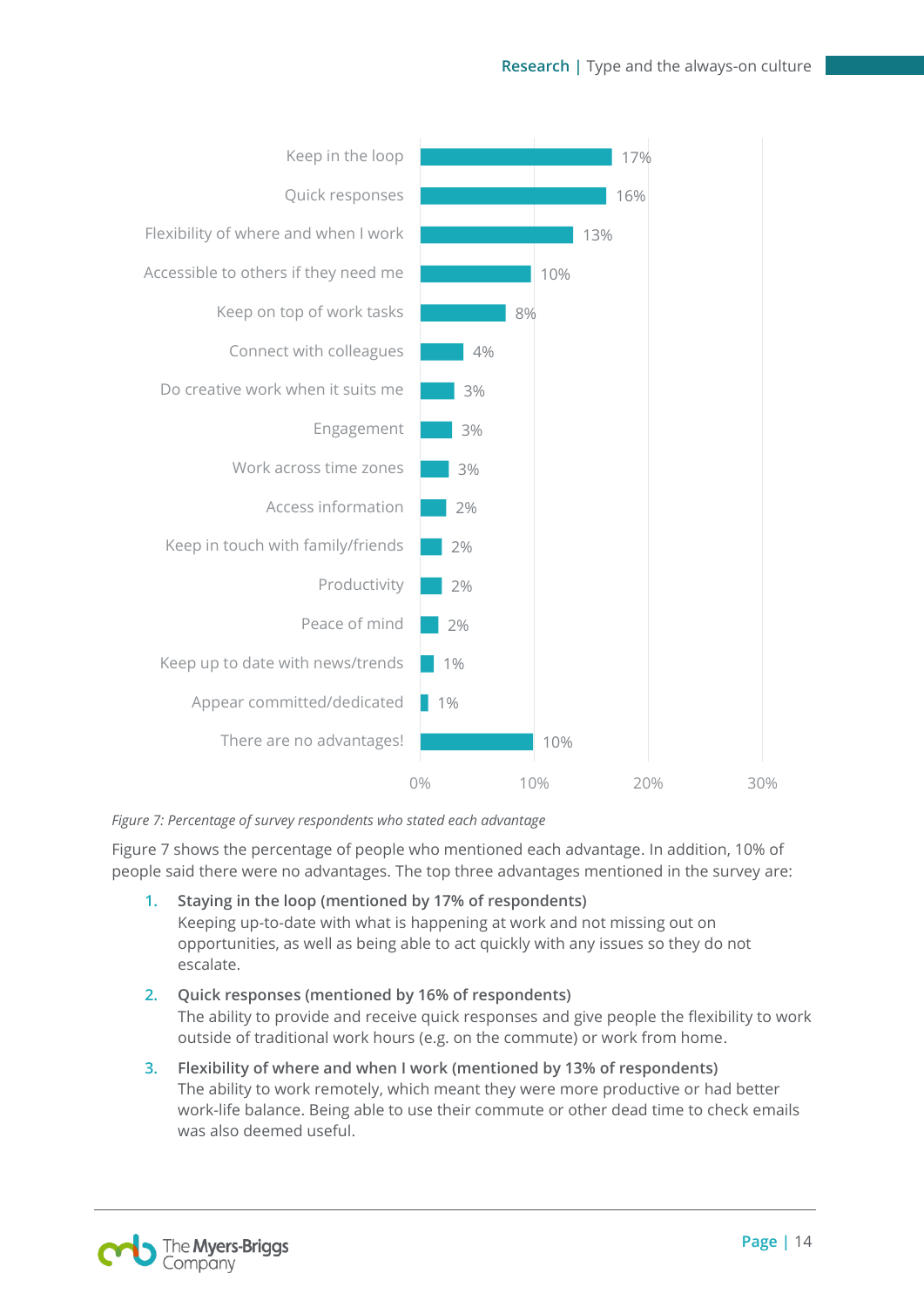### **Disadvantages**



The stated disadvantages fell into five broad themes, as shown in Figure 8 below:

#### *Figure 8: Percentage of respondents stating disadvantages within each broad theme*

The full set of disadvantages are shown in Table 3, with further details in Appendix D. Figure 9 shows the percentage of people that mentioned each disadvantage. Only 2% of respondents said there were no disadvantages to the always-on culture. The most commonly stated disadvantages of being always-on were:

- **1. Can't switch off (mentioned by 28% of respondents)** Difficulty switching off mentally. Thinking about work when at home, always being aware of the work that needs to be done.
- **2. Interference with personal/family life (mentioned by 26% of respondents)** Broadly, not being able to effectively balance priorities. Work taking over life, rather than being just one part of life. Day to day, respondents talked about being interrupted during family time, not being fully present with children and disruption to relationships, including partners and children.
- **3. Mental exhaustion (mentioned by 20% of respondents)** Tiredness, stress, mood changes, being irritable and being less creative.

In general, more people stated disadvantages than advantages. For example, almost a third of the sample said they couldn't switch off mentally, a quarter talked about interference with personal life, and a fifth mentioned mental exhaustion. These figures do seem extremely large, especially when compared to the top advantage, which was mentioned by only 17%. In addition, only 2% said there were no disadvantages of the always-on culture, whilst 10% said there were no advantages.

It is interesting to note that respondents did not like the fact they were expected to always be available and respond quickly. However, one of the most common advantages mentioned was "quick responding" from others and being able to work when not in the office. This suggests a potential disconnect in what individuals experience themselves and what they expect from others. It also draws attention to the fact that our own behaviour may drive others' expectations and behaviour, which in turn drives our own behaviour. Therefore, both expectations and counterproductive behaviour may create a vicious cycle if nothing is done to consciously change this pattern.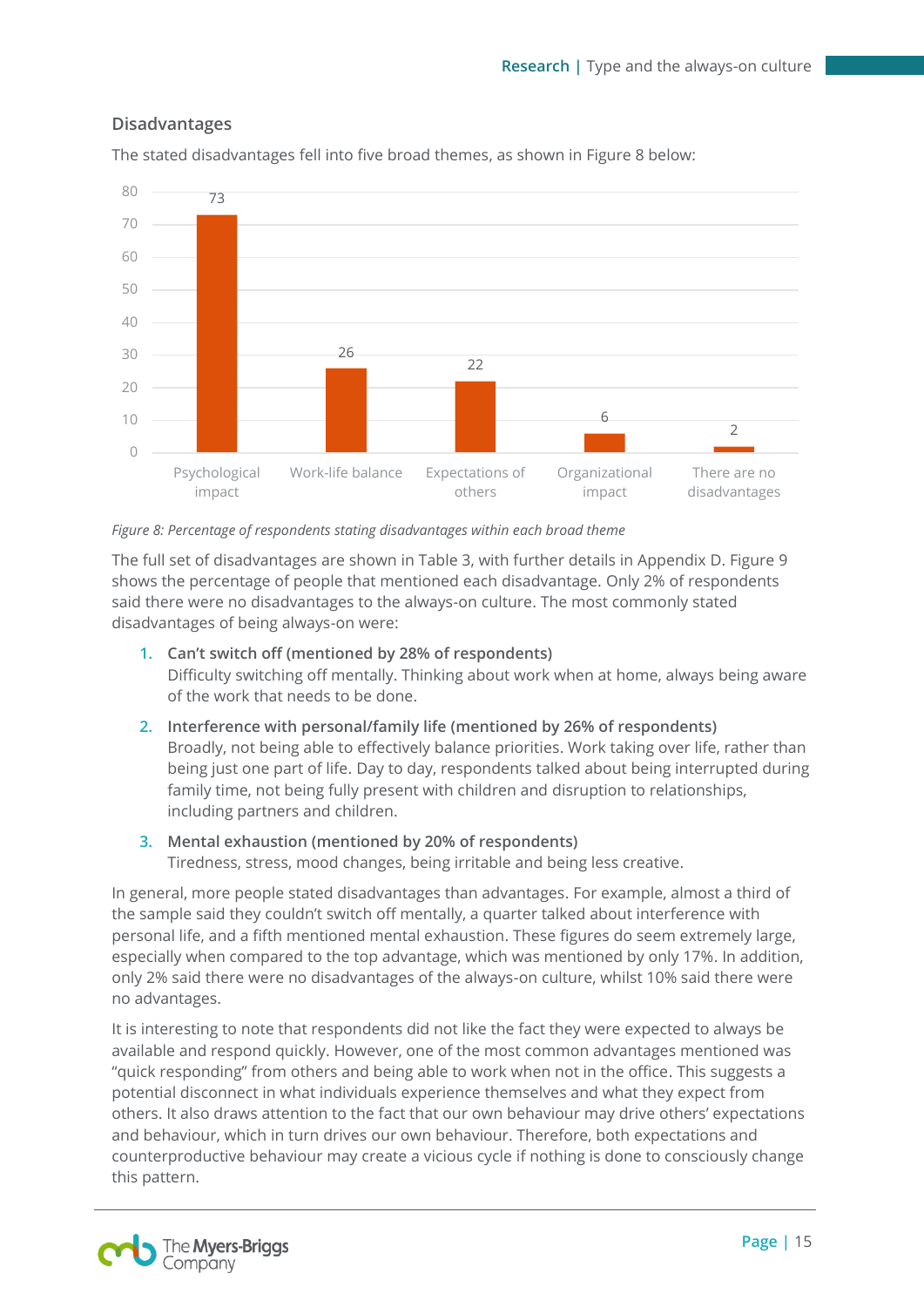| <b>Broad theme</b>            | <b>Disadvantage</b>                                                          |  |
|-------------------------------|------------------------------------------------------------------------------|--|
| <b>Psychological impact</b>   | Mental exhaustion, tiredness                                                 |  |
|                               | Health problems e.g. insomnia, burnout, anxiety                              |  |
|                               | Can't switch off mentally                                                    |  |
|                               | Distracted easily                                                            |  |
|                               | Addiction to/dependence on technology                                        |  |
|                               | No dead time for brain to rest                                               |  |
| <b>Expectations of others</b> | Expected to be always available                                              |  |
|                               | Expected to respond quickly                                                  |  |
|                               | Expected to do more work than reasonable, e.g. extra unpaid<br>hours at home |  |
| <b>Work-life balance</b>      | Interference with personal life/relationships                                |  |
| <b>Organizational impact</b>  | Loss of engagement of staff                                                  |  |
|                               | Other organizational impact, e.g. absences, decreased<br>productivity        |  |
| There are no disadvantages    | There are no disadvantages                                                   |  |

*Table 3: Disadvantages of the always-on culture*

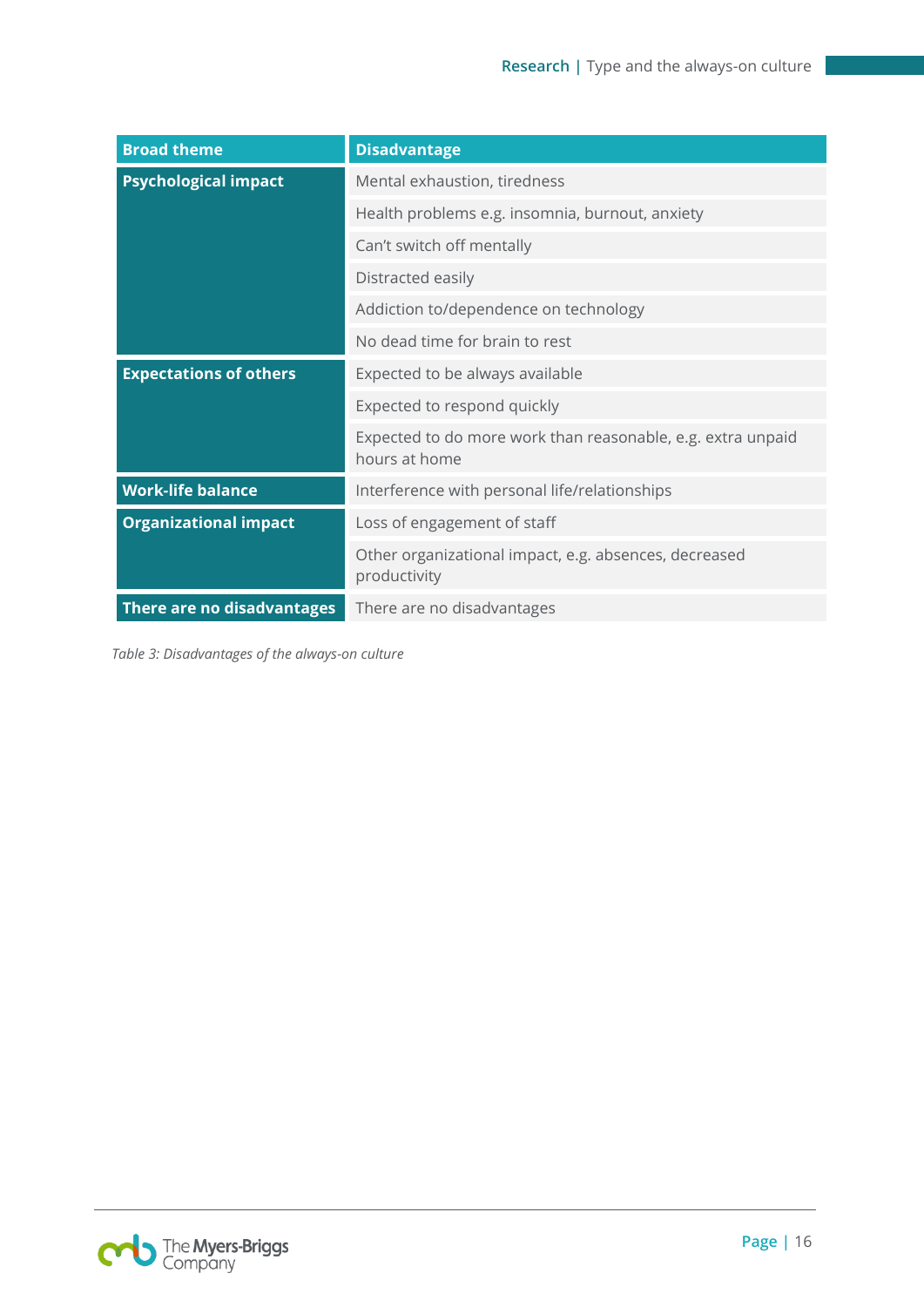

*Figure 9: Percentage of survey respondents stating each disadvantage*

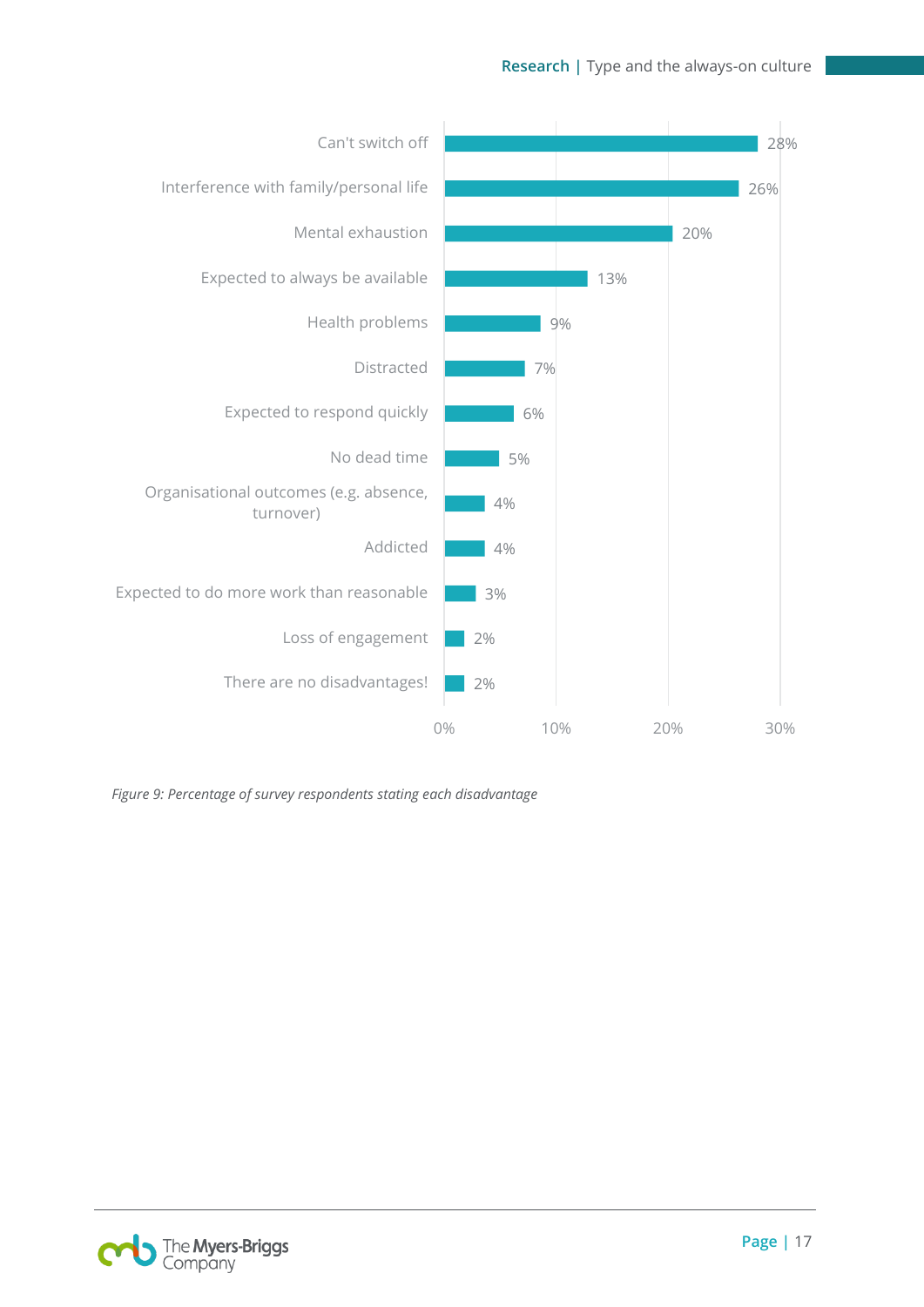### <span id="page-17-0"></span>**Personality differences**

Several relationships with personality type were shown.<sup>3</sup> Firstly, people with a preference for Extraversion were more likely to have a work smartphone or laptop than those with a preference for Introversion. Those with an Introversion preference had a greater desire to keep home and work separate than those with an Extraversion preference and had lower levels of job satisfaction.

Secondly, those with a preference for Sensing, as opposed to Intuition, had a greater preference for keeping home and work separate, experienced more stress in relation to being always-on, and had lower job satisfaction.

Lastly, those with a Judging preference, as opposed to Perceiving, were more likely to prefer keeping home and work separate and to own a work smartphone. They were also more likely to be stressed.

It is important to note that not all respondents would have felt as though they were always-on. Although they were not explicitly asked about this, a total of 9 survey respondents mentioned they did not feel as though they were always-on. 8 of these had personality preferences of both Intuition and Perceiving (N and P). This is understandable and could be related to the differences discussed above: if those with Intuition and Perceiving preference are less likely to need to separate home and work and find it easier to switch off, perhaps they do not feel as though they are always-on or they are less bothered by it than others.

### <span id="page-17-1"></span>**Gender differences**

One area of interest was whether there were any gender differences in approach to the alwayson culture. Results showed that men spent significantly more time working on weekends and during "non-work" hours. Women showed higher levels of stress in relation to being always-on, greater work-home interference and a greater desire to keep home and work separate. It is worth noting that in general women do tend to report being more stressed than men and this is a typical finding of many research studies. However, the results still reflect real differences in men's and women's experiences.

When asked about the disadvantages of being always switched on, men were more likely to say they found it hard to focus on just one thing at a time. Women were more likely to say they didn't like the fact they were expected to always be available, and to mention work-home interference.

So, in summary, men spend more time doing work outside work hours and tend to be more distracted. However, women tend to show higher levels of stress, have a greater preference for separating work and home, and find that work interferes more with home life. These findings do seem to be in line with typical gender roles typically found in society, with men traditionally working and providing for the family and women traditionally looking after children and the house. It is interesting to consider how these roles still seem to remain in society, even if they are demonstrated in different ways, and what this means for workplaces that encourage being always-on. Such an environment could contribute to women feeling under pressure at work, or others perceiving women as less committed, for example.

<sup>&</sup>lt;sup>3</sup> Based on t-tests and chi-squared tests, all statistically significant



 $\overline{a}$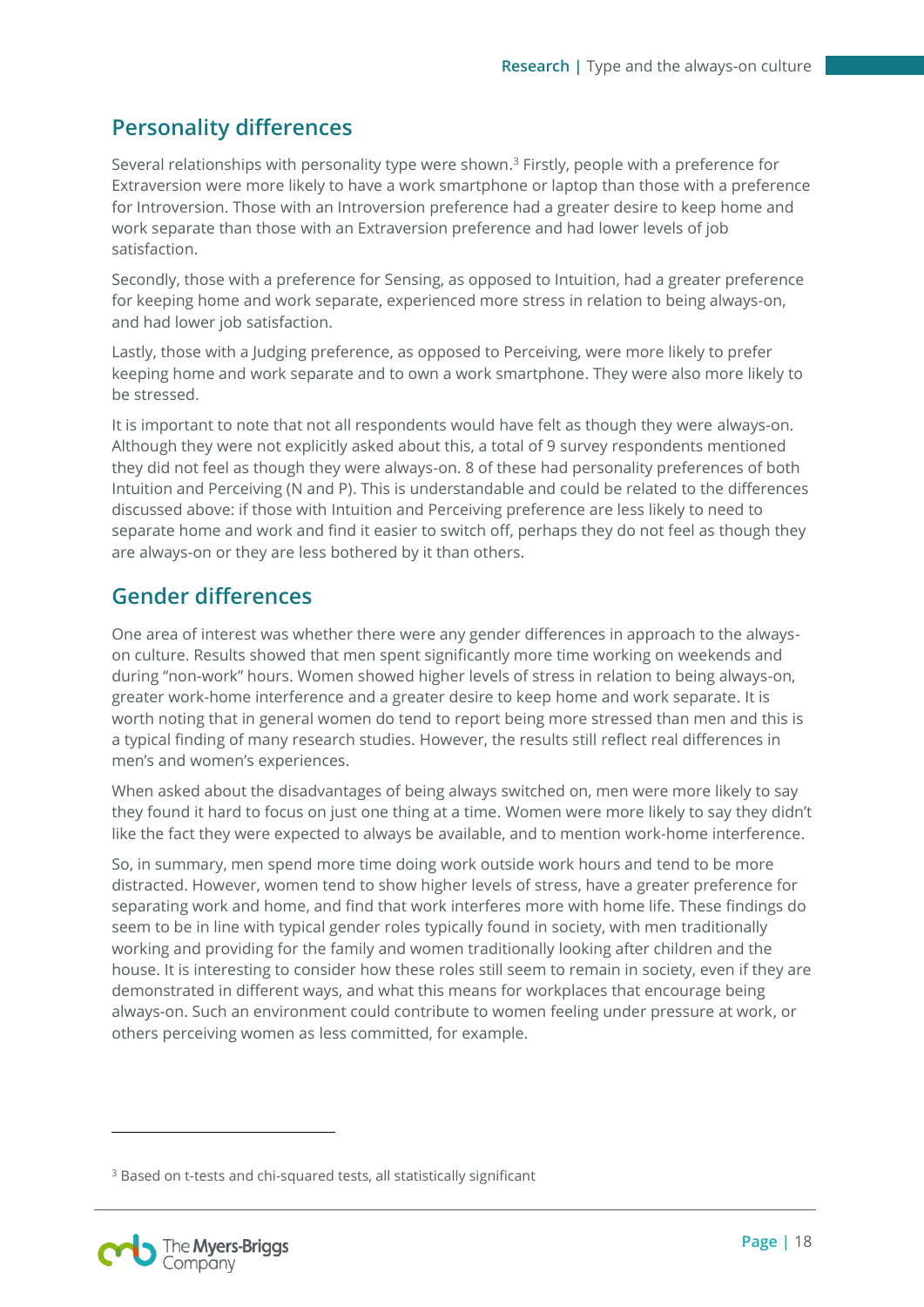### <span id="page-18-0"></span>**Job-related stress**

In addition to personality preferences, as described above, many different factors were related to job stress: 4

- Higher work/home conflict
- Difficulty switching off
- Lower job satisfaction
- Lower work engagement
- Higher levels of compulsive phone checking
- Higher levels of distraction
- Being younger (age)
- An organizational culture that does not allow employees to keep home and work separate
- Gender: Women reported higher stress levels than men
- Job level: Of those working in organizations, the higher the job level, the higher the stress level
- Employment type: People who worked full time had the highest stress levels, followed by people who were self-employed, whilst those working part-time had the lowest stress levels of the three
- Number of people in the organization: There were significant differences in stress depending on the number of people, with stress levels increasing with numbers up to 20 people, then levelling off

### **Predicting stress levels**

Given the number of different factors associated with job stress, a logistic regression analysis was done to determine key predictors of stress. A combined "stress" variable was created, which was the average of three scales: job stress, difficulty switching off and private life/family conflict. The participants were then divided into a "higher" and "lower" stress group based on their results.

The resulting model was statistically significant. Significant predictors of job stress were, in order of importance, organizational culture, employment type, age, Sensing-Intuition, job level and number of people in the organization<sup>5</sup>. (To understand the direction of these relationships, see the list above). The following variables were not significant predictors: preference for separating work and home, Extraversion–Introversion, Thinking–Feeling, Judging–Perceiving and gender. This suggests they are not as important as the other variables in predicting job stress. Results showed that people with a Sensing preference were 1.6 times as likely as those with an Intuition preference to fall into the "high stress" group, whilst having a workplace culture that allowed

 $\overline{a}$ 

<sup>4</sup> Based on correlation analyses, t-tests or one-way ANOVA analyses, statistically significant at the 1% level

<sup>5</sup> Level of importance was based on p-values of the Wald chi-squared tests and represents likelihood of statistical significance.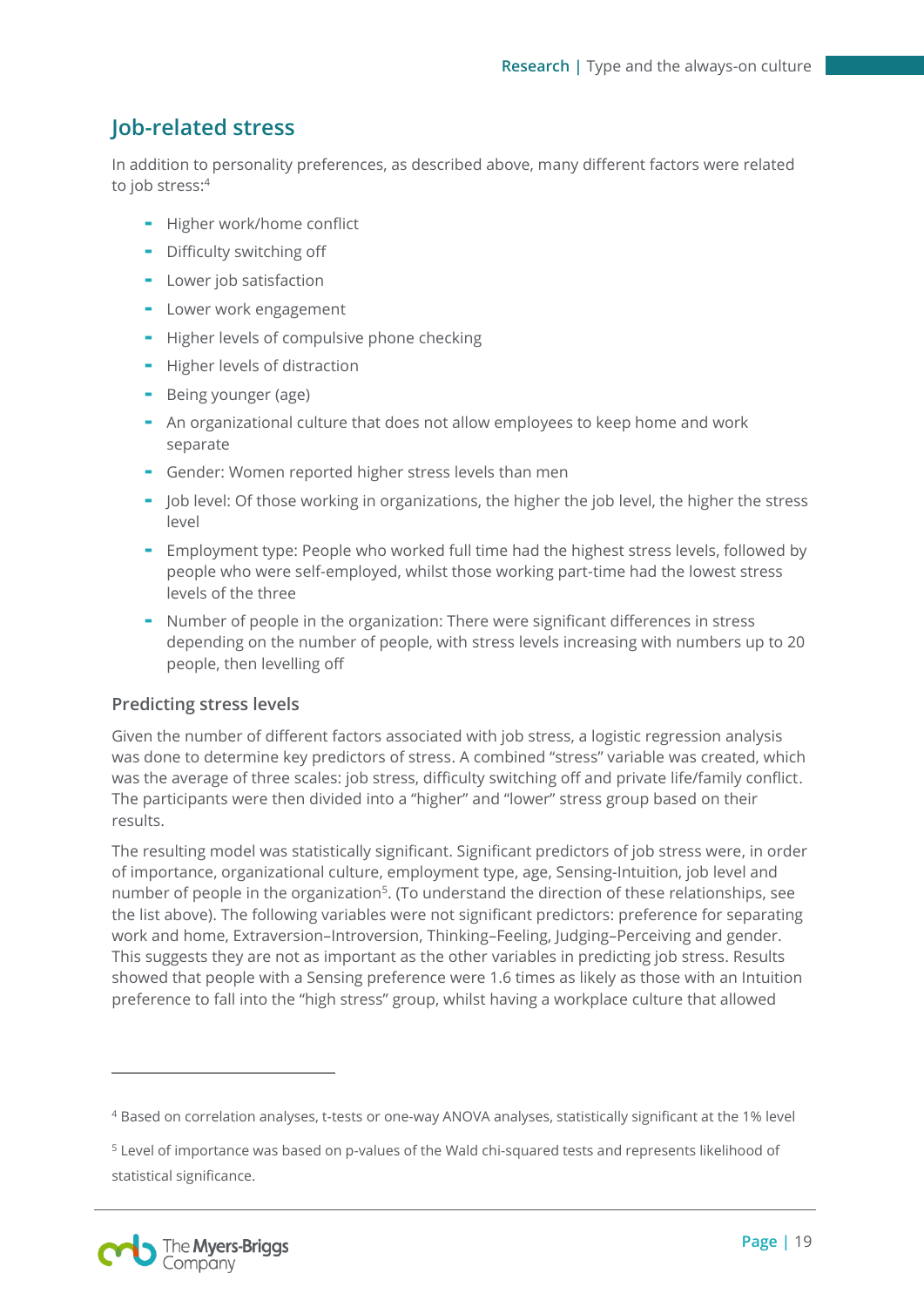people to switch off from work during free time was associated with a reduction in the likelihood of being in the "high stress" group.

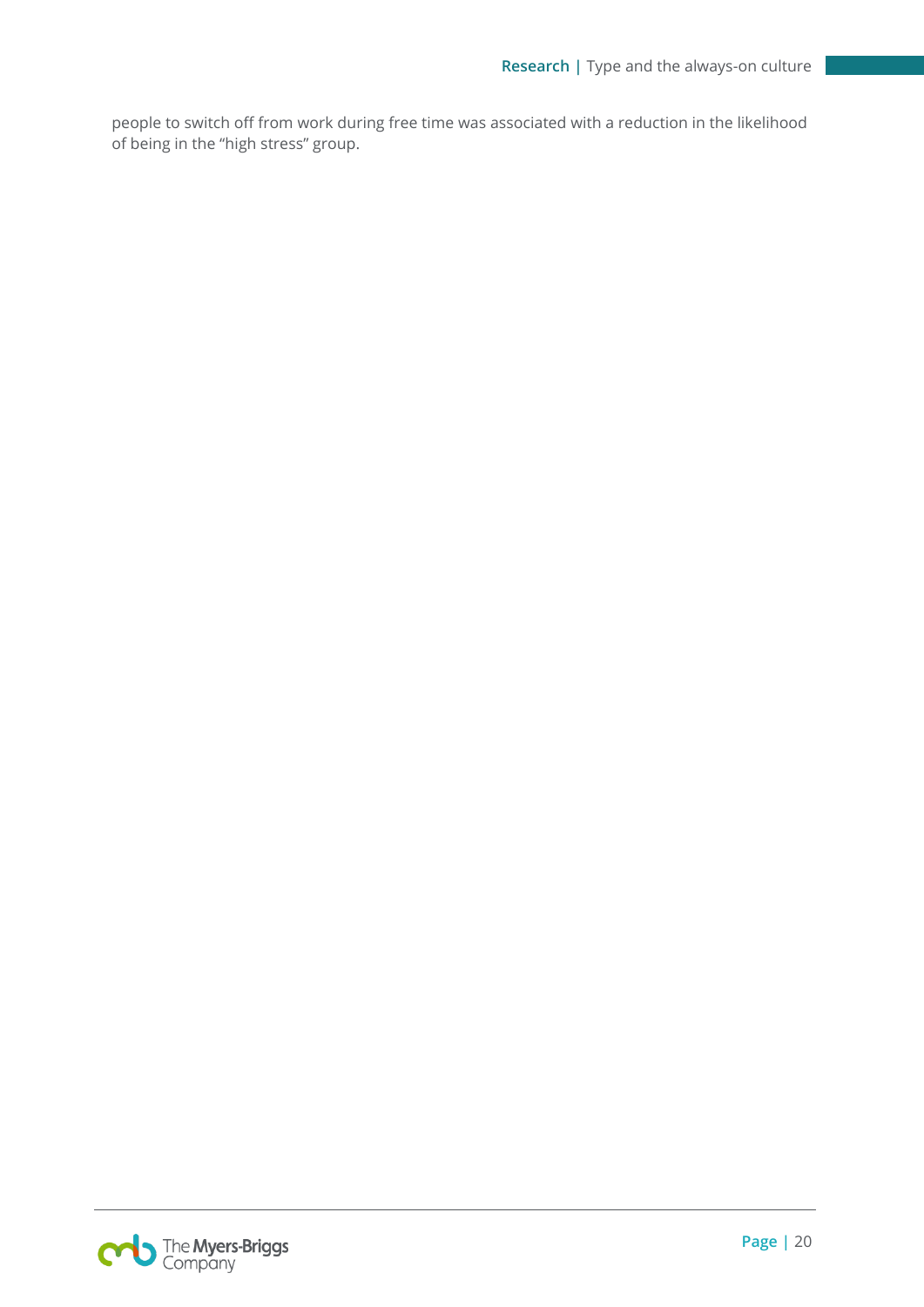### <span id="page-20-0"></span>**Strategies**

Respondents were asked whether they had any strategies for managing the always-on culture and what these were. A thematic analysis of these open-ended responses was carried out. Strategies fell into the following overarching themes:

- Avoid technology use
- Separate home and work life
- Communications with others
- **-** Activities
- Be aware/choiceful about technology use

A full description of the categories included within each theme is shown in Table 4, with further details in Appendix E. Figure 10 shows the percentage of people who used each kind of strategy. The size of the area is proportional to how many people talked about the strategy.

| <b>Broad theme</b>                      | <b>Strategy</b>                                                                                    |
|-----------------------------------------|----------------------------------------------------------------------------------------------------|
| Avoid technology use                    | Switch off devices                                                                                 |
|                                         | Don't check emails                                                                                 |
|                                         | Leave device somewhere else                                                                        |
|                                         | Don't have a work smartphone or decline one if offered                                             |
| <b>Separate home and work</b>           | Have separate phones for work and home                                                             |
| life                                    | Set boundaries with self about when to use technology                                              |
|                                         | Time boxing (have set times for home and work)                                                     |
|                                         | Choose who you work for                                                                            |
| <b>Communications with</b>              | Only respond to important issues                                                                   |
| others                                  | Only send emails during business hours                                                             |
|                                         | Communicate availability to others and set boundaries                                              |
| <b>Activities</b>                       | Do absorbing activities to take mind off work, e.g. gardening,<br>exercise, looking after children |
|                                         | Have holidays                                                                                      |
|                                         | Self-care e.g. mindfulness, yoga, sleep                                                            |
| Be aware/choiceful of<br>technology use | Be aware/choiceful of technology use                                                               |

*Table 4: Strategies for managing the always-on culture*

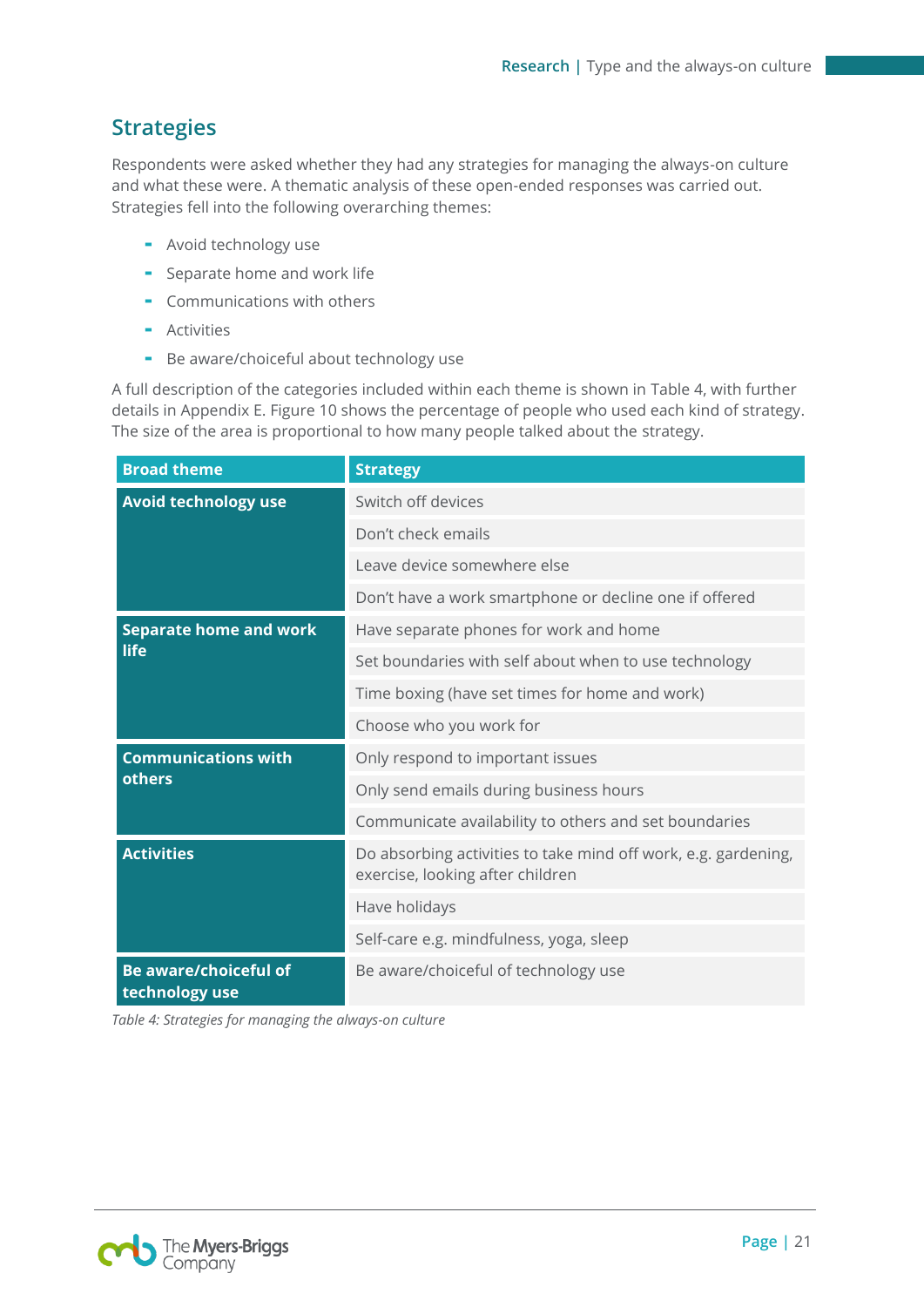| <b>Avoid technology use</b>          |                                                              | <b>Separate work and home</b><br>life                                           |                                  | <b>Communications with others</b>                            |              |                                                 |
|--------------------------------------|--------------------------------------------------------------|---------------------------------------------------------------------------------|----------------------------------|--------------------------------------------------------------|--------------|-------------------------------------------------|
|                                      |                                                              |                                                                                 |                                  |                                                              |              | Only respond to<br>important work<br>issues 4%  |
| Turn off devices 13%                 |                                                              | Time "boxing" or keeping clear<br>distinctions between home and<br>work time 9% |                                  | Communicate availability to others<br>and set boundaries 12% |              | Only send emails<br>during business<br>hours 3% |
|                                      |                                                              |                                                                                 |                                  | <b>Activities</b>                                            |              |                                                 |
|                                      |                                                              |                                                                                 |                                  |                                                              |              |                                                 |
|                                      |                                                              | Set boundaries with self 9%                                                     |                                  | Absorbing activities                                         |              | Be aware of/<br>choiceful about                 |
| Leave device<br>somewhere else<br>7% | Don't check 6%<br>Don't have/ accept a work<br>smartphone 1% | Have separate phones for<br>work and home 2%                                    | Choose who<br>you work for<br>1% | 6%<br><b>Holidays 1%</b>                                     | Self care 4% | technology use<br>7%                            |

*Figure 10: Percentage of people who said they used each individual strategy, categorized by colour to represent each broad theme.*

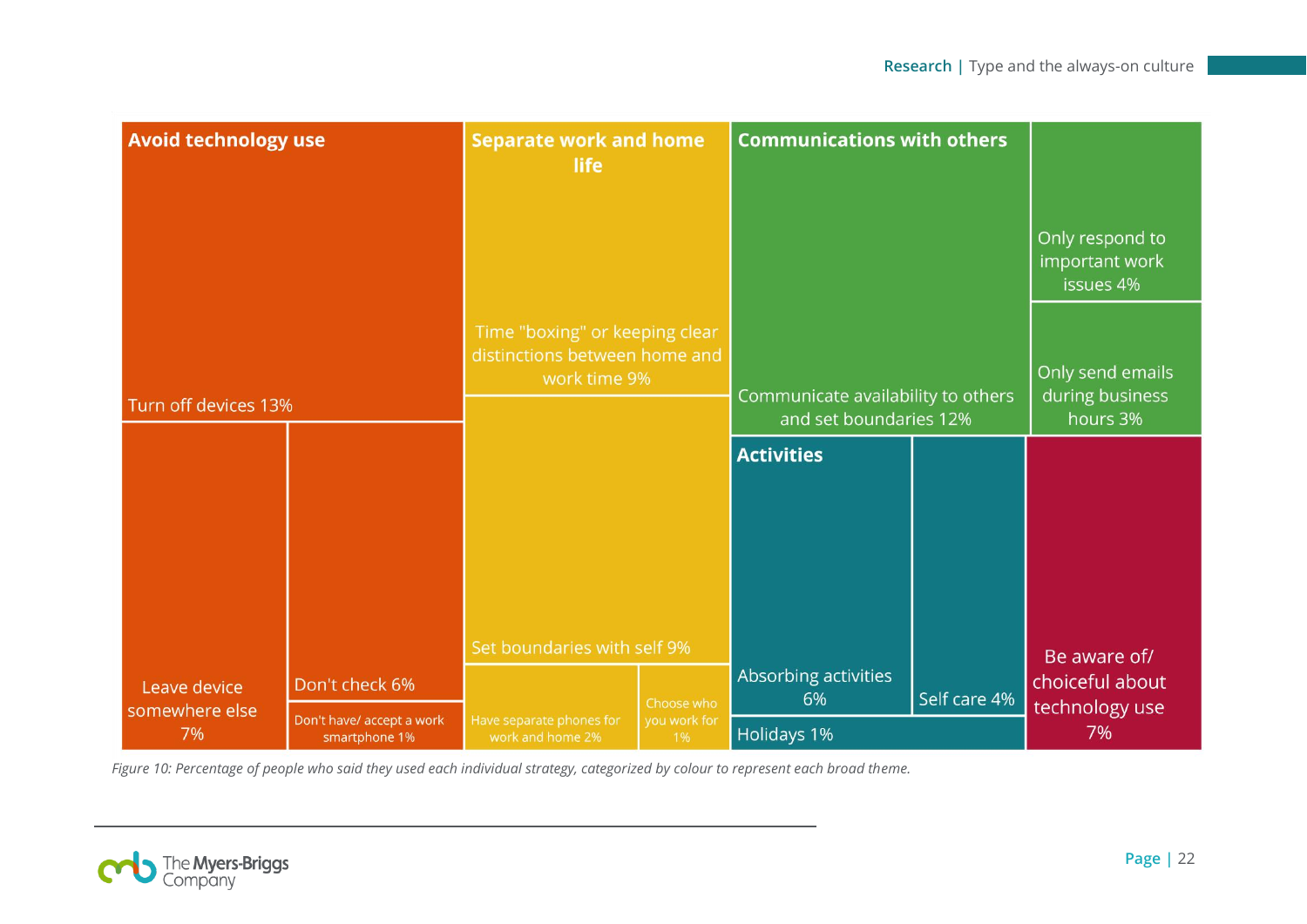#### **Effectiveness of strategies**

The strategies above are those used by individuals to manage the always-on culture. However, this does not necessarily mean these strategies are effective. To give an indication of which of these strategies were effective, we did a comparison. We compared the stress levels, ability to switch off and levels of work-home interference of those who reported using each strategy with those who did not. Statistically significant results are as follows<sup>6</sup>:

- **Ability to switch off:** People who said they turned off devices, did not check their phone or set boundaries with themselves about technology use found it easier to switch off than those who did not.
- **Work-family interference***:* People who reported not checking their phones reported less work-family conflict.
- **Job stress:** People who set boundaries with themselves about when to use technology, only responded to work emails if important and set boundaries with others reported lower levels of job stress.
- **Work engagement:** People who used "time boxing" and practised choiceful technology use showed higher work engagement than those who did not. Those who used "time boxing" also had higher job satisfaction.

These findings indicate which strategies may be most effective for people who want to reduce the negative effects of being always-on. Also, whether a strategy is effective or not may depend on the outcome individuals would like to achieve.

 $\overline{a}$ 

<sup>6</sup> Based on t-tests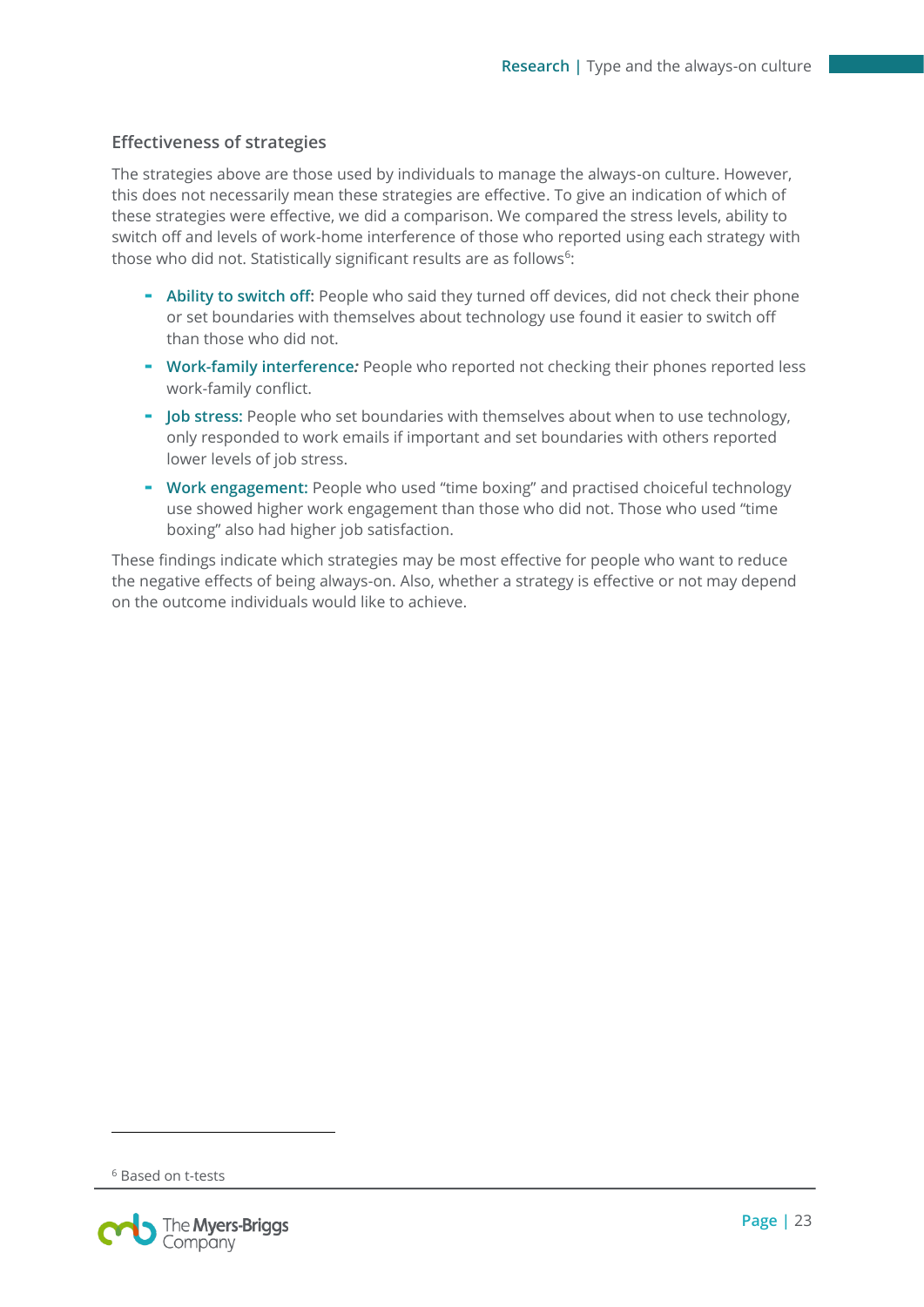#### **Personality and strategies used**

The results showed differences in strategies that were used by different personality types.<sup>7</sup>

#### **Extraversion–Introversion differences**

Compared to people with a preference for Introversion, those with a preference for Extraversion were significantly more likely to say they turned to absorbing activities, such as gardening, looking after children and exercise, to switch off from work (9% of people with a preference for Extraversion mentioned this strategy, compared to only 4% of those with a preference for Introversion).

#### **Sensing–Intuition differences**

Compared to people with a Sensing preference, those with an Intuition preference were more likely to say they set boundaries with others (15% of those preferring Intuition mentioned this strategy, compared to only 6% of people preferring Sensing). The same was true for turning off mobile phones and other devices (14% of people preferring Intuition mentioned this strategy, compared to only 10% of those preferring Sensing).

#### **Thinking–Feeling differences**

Compared to those with a Feeling preference, those with a Thinking preference were more likely to only send emails during business hours (4% of people with a preference for Thinking mentioned this strategy, compared to only 2% of those with a Feeling preference).

#### **Judging–Perceiving differences**

There were no differences for the Judging–Perceiving preference pair.

#### **Personality and effectiveness of different strategies**

The above findings indicate how people of different personality types manage the always-on culture. However, it does not tell us whether those strategies are necessarily effective for each type.

To look into this, we compared the stress levels and job satisfaction levels of those who did and did not use each strategy and analyzed whether this pattern was different for people with opposite personality preferences.<sup>8</sup>

#### **Extraversion–Introversion and Leaving device somewhere else**

There was a marginally significant interaction between Extraversion–Introversion and the strategy of leaving a device somewhere else. Those with a preference for Extraversion who used the strategy of leaving their device somewhere else had lower stress levels than those with a preference for Extraversion who did not use this strategy. However, for those with a preference for Introversion, there was no significant different in stress levels between those who did and did

 $\overline{a}$ 



<sup>7</sup> Based on chi-squared tests

<sup>8</sup> Based on 2x2 ANOVA analyses. The dependent variable was the combined stress variable (average of job stress, work-home interference and difficulty switching off). The independent variables in each ANOVA were personality preference (2 levels: e.g. Extraversion and Introversion) and use of a strategy (2 levels: e.g. whether the individual did or did not mention "turning devices off").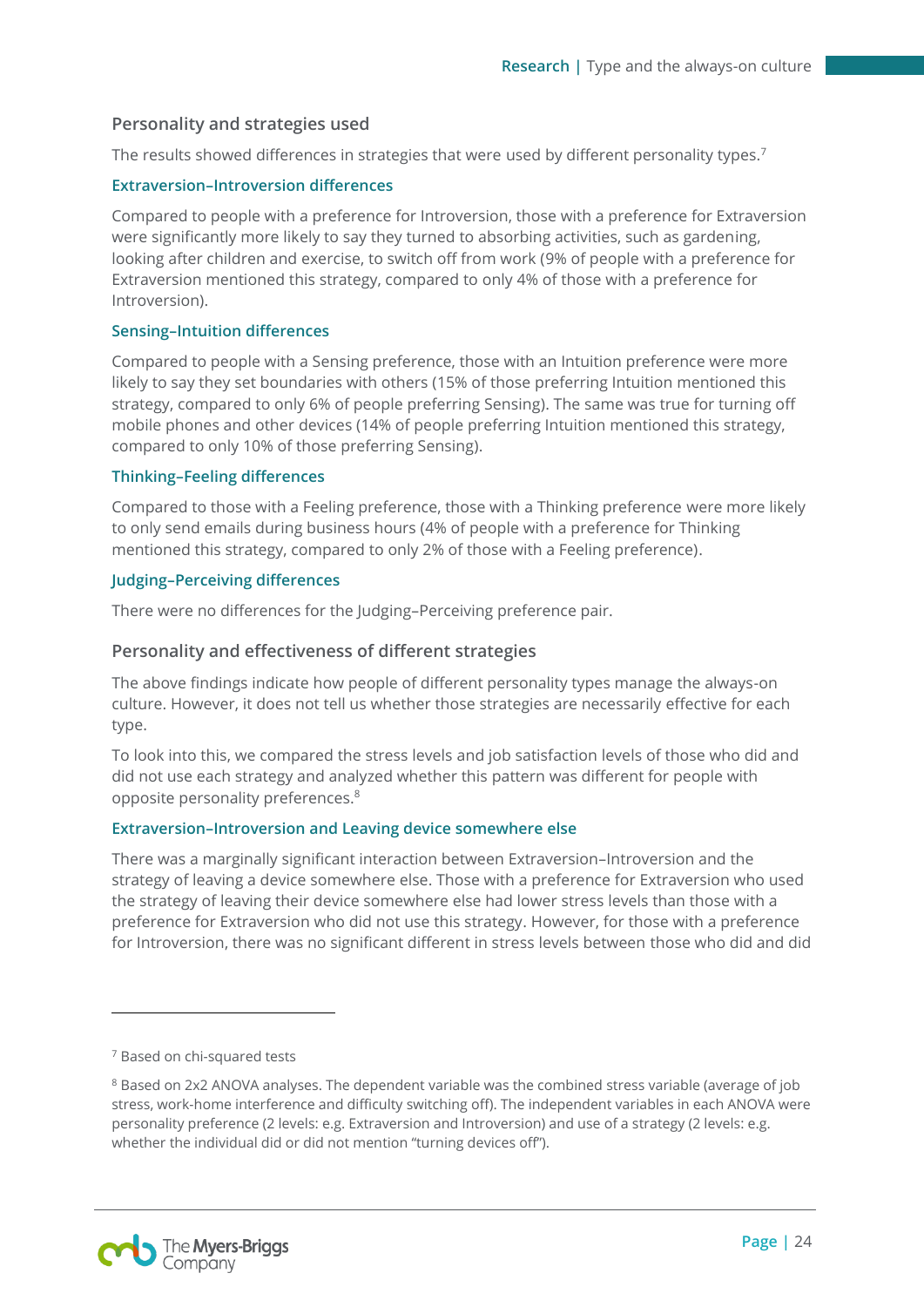not use this strategy. This could be evidence that this strategy may be effective for those with an Extraversion preference, but not for those with an Introversion preference.

#### **Sensing–Intuition and Turning off devices**

There was a statistically significant interaction effect between Sensing–Intuition and the strategy of turning off devices. For those with a Sensing preference, people who used this strategy were significantly less stressed than those who did not. However, for those with an Intuition preference, there was no difference in stress levels between those who did and did not use this strategy. This provides evidence that turning off devices may be effective for those with a Sensing preference but not Intuition. This is intriguing, given that people who mentioned using this strategy were more likely to have an Intuition preference.

#### **Sensing–Intuition and Setting boundaries with self about technology use**

There was a statistically significant interaction between Sensing–Intuition and setting boundaries with self. People with a Sensing preference who said they used this strategy demonstrated lower stress levels than those with a Sensing preference who did not. This pattern was also the case for people with a preference for Intuition, but the difference was much smaller. This suggests this strategy may be effective for both preferences but more so for those with a Sensing preference.

#### **Judging–Perceiving and Not checking devices**

There was a significant interaction effect between Judging–Perceiving and the strategy of not checking devices. People with a Judging preference who did this had significantly lower stress levels than those with a Judging preference who did not use this strategy. However, there was no difference in stress between strategy users and non-users for those with a Perceiving preference.

#### **Thinking–Feeling and Time boxing**

There was a significant interaction between Thinking–Feeling and Time boxing. Those with a Feeling preference who used this strategy were significantly more satisfied with their job than those with a Feeling preference who did not. However, there was no such difference for those with a Thinking preference.

#### **Thinking–Feeling and Only responding if important**

There was a marginally significant interaction between this strategy and Thinking–Feeling. People with a preference for Feeling who only responded to emails if important demonstrated higher job satisfaction than those with a Feeling preference who did not. Again, there was no such difference for those with a Thinking preference. This was a marginally statistically significant effect.

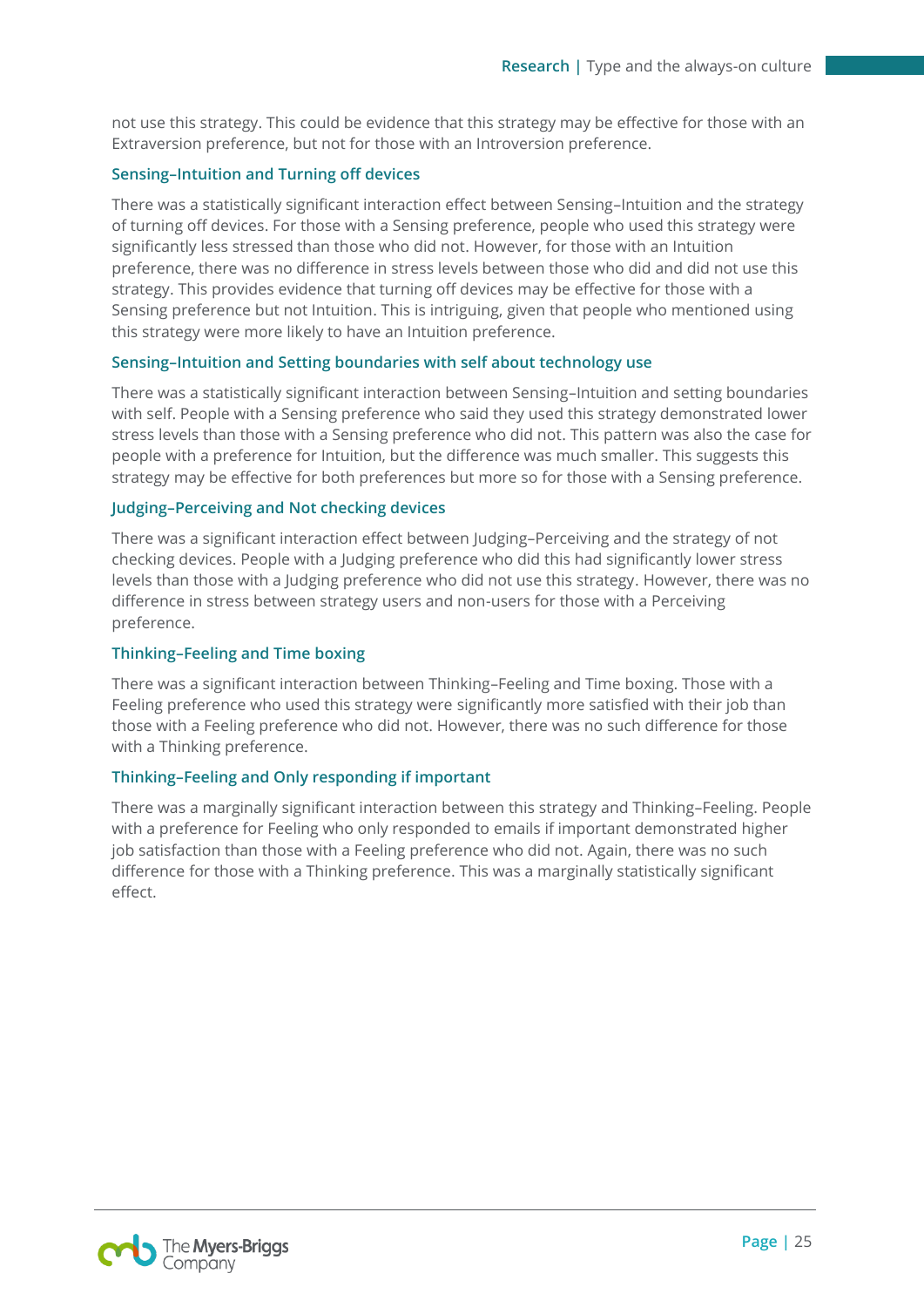# <span id="page-25-0"></span>**Discussion**

The purpose of this research was to explore the impact of always being connected, to understand which strategies may help individuals manage the always-on culture, and to see how this relates to personality.

### <span id="page-25-1"></span>**Impact of being always connected**

Results showed that those who were able to access work emails or phone calls outside of work reported having more difficulty switching off, and more work-home conflict. However, they also reported higher levels of job satisfaction and stress. This paints a picture of the always-on culture as one which has both advantages and disadvantages.

The most common advantages experienced by individuals were being able to stay in the loop with what's going on, quick responses and flexibility. The most common disadvantages were finding it difficult to switch off, interference with personal/family life and feeling mentally exhausted. More people reported disadvantages than advantages. Whilst this may be due to the human bias towards the negative, it nevertheless reflects people's experience of this culture, which can affect not just our own well-being but that of those around us as well. It may be valuable for individuals to reflect on the impact this culture has on their own lives, both the positive and the negative. This may help people move away from compulsive and automatic use of technology, to using it with deliberation and feeling more in control.

### <span id="page-25-2"></span>**Personality differences**

A key difference between personality types was in regard to keeping home and work separate. Those with a preference for Introversion, Sensing or Judging had a greater desire to keep home and work separate, than those with the opposite preferences. In addition, those with a Sensing or Judging preference experienced more job stress. Some people said they did not feel they were always-on and most of these had preferences for Intuition and Perceiving. This shows a clear distinction between the experiences of those with SJ and NP preferences. Those with NP preferences tend not to desire as much segmentation of work and home and this is likely to be related to them being less bothered and less stressed by the flexibility that the always-on culture brings. It is typical to find SJs over-represented in organizations and NPs under-represented. This highlights the importance of having some degree of work-home separation, for much of the workforce.

### <span id="page-25-3"></span>**Stress in relation to being always-on**

Whilst many different factors were related to job stress, there were specific factors that predicted stress in relation to being always-on. Workplace culture and Sensing–Intuition were key predictors of stress, along with age, employment status, job level and number of people in the organization. This clearly indicates that in order to reduce the stress created by the alwayson culture, both workplace culture and individual aspects need to be addressed.

### <span id="page-25-4"></span>**Strategies**

Strategies for managing the always-on culture fell into five broad themes: avoiding technology use, separating work and home life, communications with others, doing other activities, and being aware of/choiceful about technology. In general, the results indicated that the following strategies may be more effective than others: turning off devices, not checking phones, setting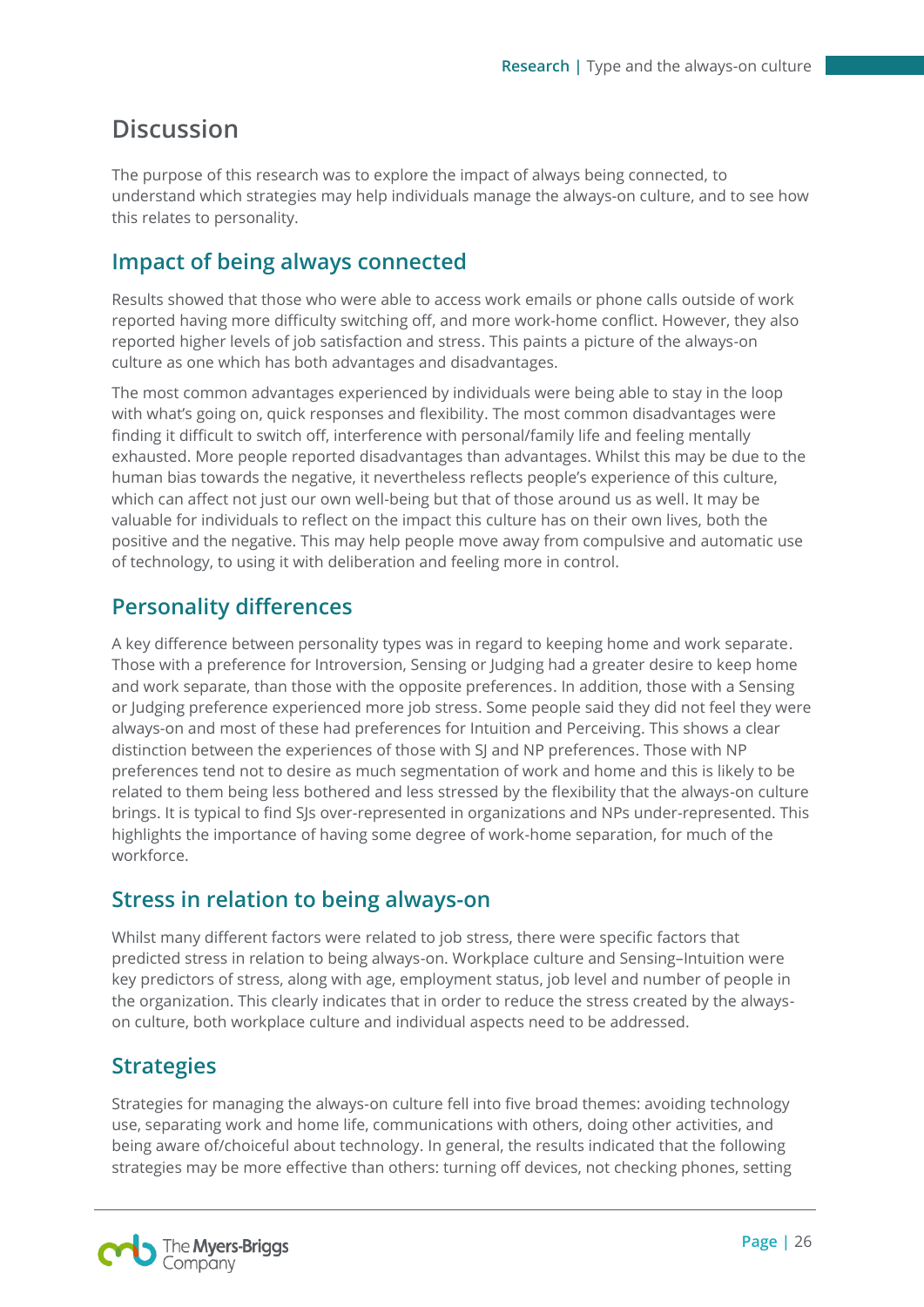boundaries with themselves and others about technology use, separating time for work and home, and using technology mindfully or "choicefully". There were also strategies that seemed more effective for certain personality types and not others. These findings are useful in helping individuals of all personality types manage the always-on culture themselves and be aware of others' preferences.

### <span id="page-26-0"></span>**Conclusions**

The findings give insight into how the always-on culture impacts individuals, the link to jobrelated stress and personality differences in attitudes to technology. A finding that stands out is that those who were able to access work emails or phone calls outside of work had difficulty switching off. They checked their phone compulsively and had more work-family interference, whilst also being more engaged and satisfied with their job. Organizations might explore how to help individuals recognize the "sweet spot" between using technology to increase engagement and freedom, and having technology take over.

The research has implications for well-being at work. Individuals' behaviour and mindset and organizational culture predicted stress levels, suggesting that both need to be aligned in their approach to technology for it to have an impact on workplace stress.

MBTI type differences were observed, which helps explain why some thrive in the 'always-on' culture, and others experience a negative effect on their work and personal lives. An interesting question was raised about whether our expectations of others is consistent with our own boundaries. For example, it is possible that individuals need to compromise on the benefits of receiving quick responses from others, if they want to be able to switch off from technology themselves.

The results were used to develop guidelines to help individuals in all walks of life raise selfawareness about their own technology and its impact, and to enable them to make more conscious, informed choices. The guidelines will also help organizations meet the needs of different individuals in the workplace and develop a more sustainable use of technology.

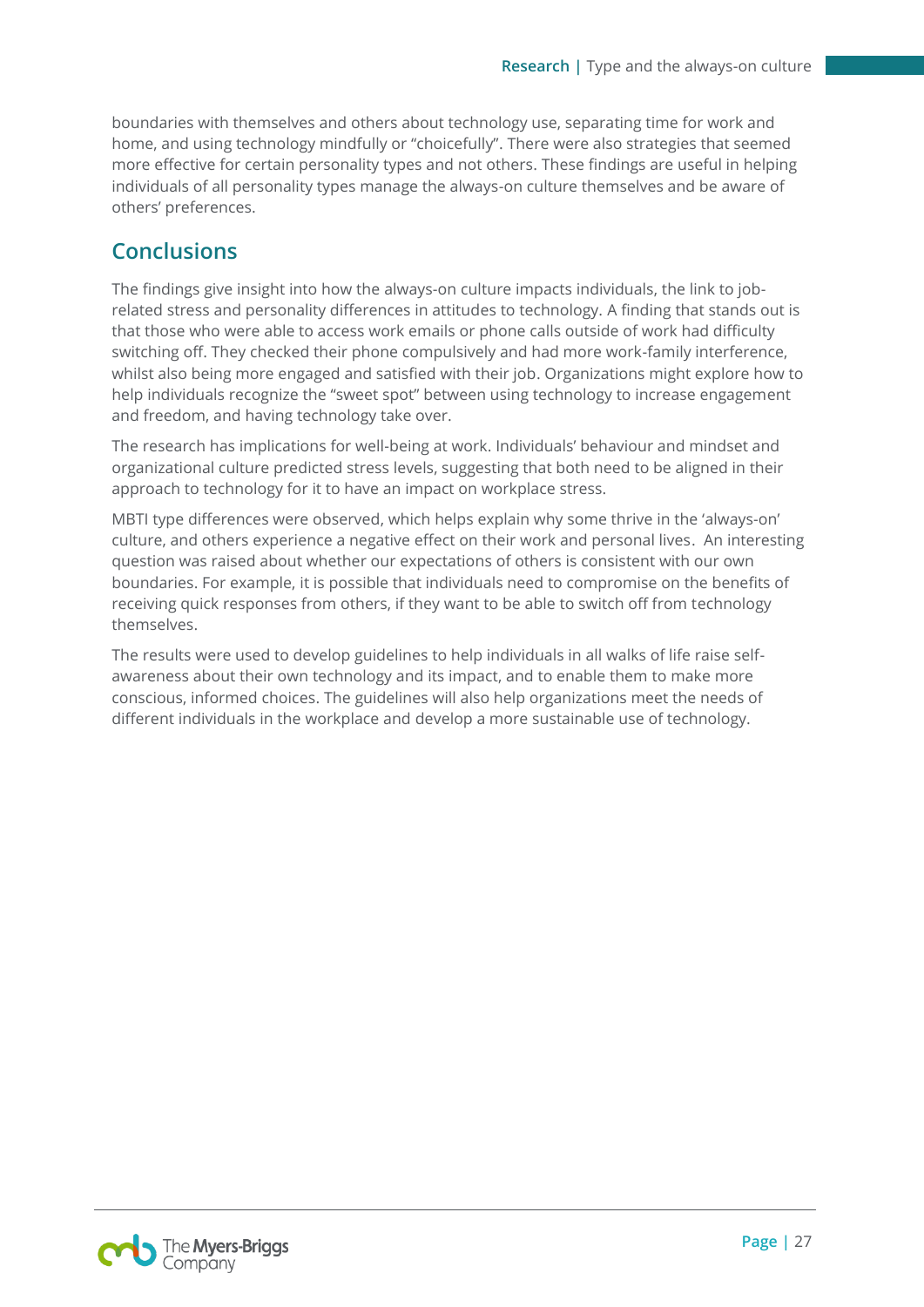# <span id="page-27-0"></span>**Tips for individuals and organizations**

### <span id="page-27-1"></span>**Three key principles for managing the always-on culture**

The findings from this research project were used to create guidelines for individuals and organizations in managing the always-on culture.

It is clear that both individuals and organizations must play a part in managing the relationship with technology, in order to ensure a successful outcome. This is because both individual characteristics and organizational culture were important predictors of stress in relation to being always-on. Furthermore, organizational culture will impact on individuals' use of technology, and vice versa. Therefore, both must be aligned in order to have a lasting impact.

There were three key aspects that stood out as important from both an individual and an organizational level and these are laid out in Figure 11.

| <b>For individuals</b>                                                                                      | <b>Key principles</b>                         | <b>For organizations</b>                                                                                  |
|-------------------------------------------------------------------------------------------------------------|-----------------------------------------------|-----------------------------------------------------------------------------------------------------------|
| Find ways to mentally switch<br>off from work, emails, social<br>media and technology on a<br>regular basis | 1. Switch off                                 | Cultivate a workplace culture<br>that allows people to switch<br>off from work in their free<br>time      |
| Set boundaries on<br>technology use for yourself<br>to avoid unhelpful habits                               | 2. Set boundaries                             | Set out clear expectations<br>about technology use inside<br>and outside of work.                         |
| Set boundaries with others<br>and communicate your<br>availability                                          | 3. Consider and<br>communicate with<br>others | Ensure leaders role-model<br>the behaviour expected of<br>employees to embed a<br>"sometimes-off" culture |

*Figure 11: Three key principles for managing the always-on culture*

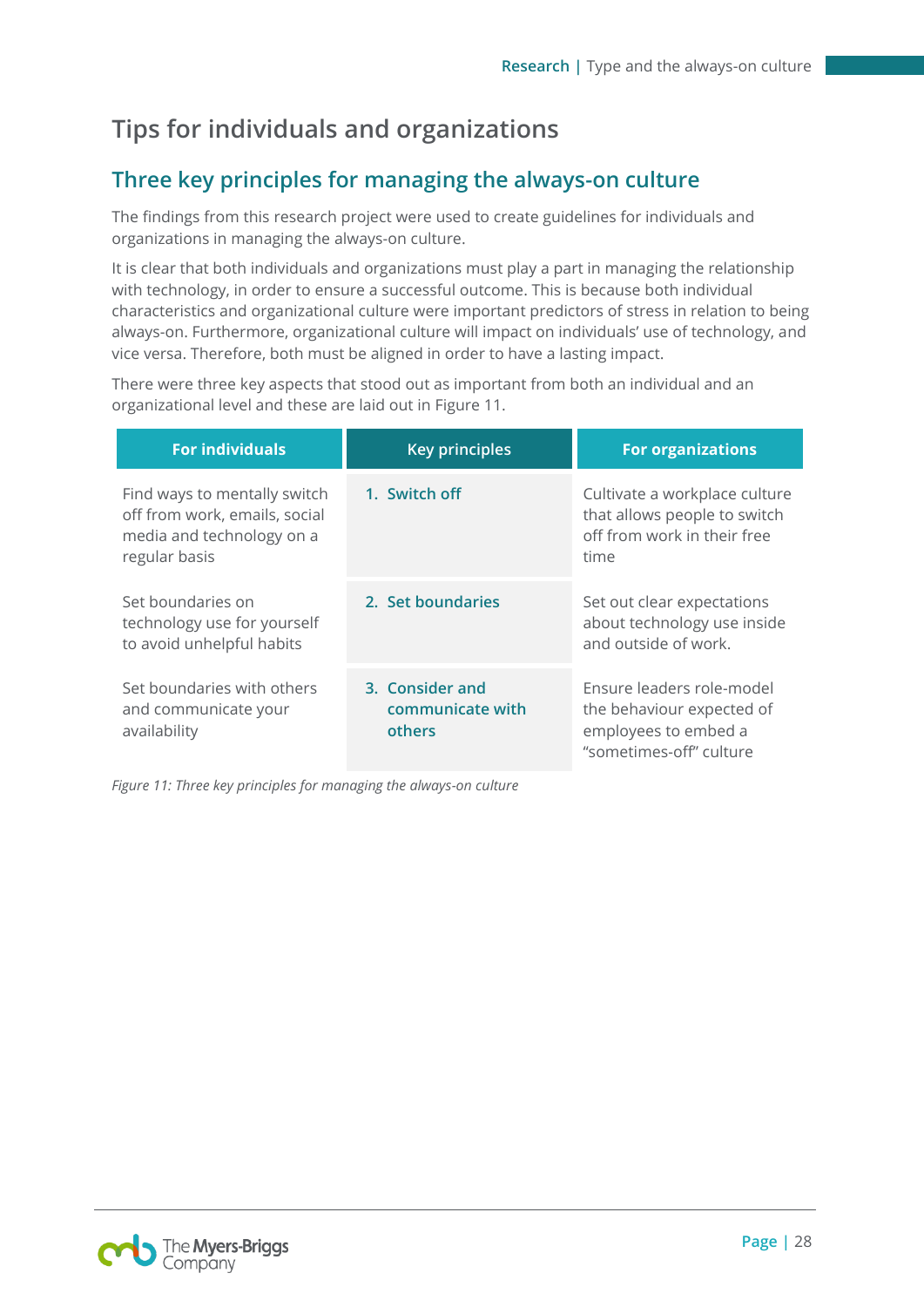### <span id="page-28-0"></span>**Guidelines for organizations**

The following tips for individuals are based on the three key areas above.

**1. Switch off: Cultivate a workplace culture that allows people to switch off from work in their free time**

#### **Why is it important?**

- 66% of people in our survey agreed or strongly agreed that "I like to be able to leave work behind when I go home", yet only 30% agreed that "Where I work, people can mentally leave work behind when they go home."
- Those who said their organization did not allow them to switch off reported more job stress.
- 1 in 5 respondents said they were mentally exhausted by the always-on culture, with nearly 1 in 10 reporting more serious health issues, such as anxiety, burnout, depression and insomnia. Not only does this affect the individual's well-being, but also has knock-on effects for organizations e.g. absences, turnover, productivity and the bottom line. There is a body of research showing that people need to mentally detach and need to rest and recover from the tasks they do in their day-to-day jobs in order to maintain well-being and performance. This includes reading and writing emails, which prevents people from mentally detaching from work. This is especially important in high-stress jobs. Being unable to detach from work can enhance stress, whilst being able to detach from work on weekends can act as a buffer against job stress (Sonnentag & Fritz, 2015).
- People who preferred separating home and work were more likely to be female and have personality preferences for Sensing and Judging. Not only is it important to provide a workplace that does not favour certain individuals over the other, but 50% and 70% of the global workforce report having a preference for Sensing and Judging respectively (MBTI Step I European Data Supplement, 2016). Therefore, separating home and work is likely to be important for individuals' well-being and to get the most out of employees in terms of productivity.

#### **Guidelines**

- Set out clear expectations about technology use, as listed below.
- Don't regularly reward people for simply working over and above their allocated hours.
- Educate employees and managers about the importance of switching off after work.
- If individuals must be contactable, ask them the best way to do this to give them some control.

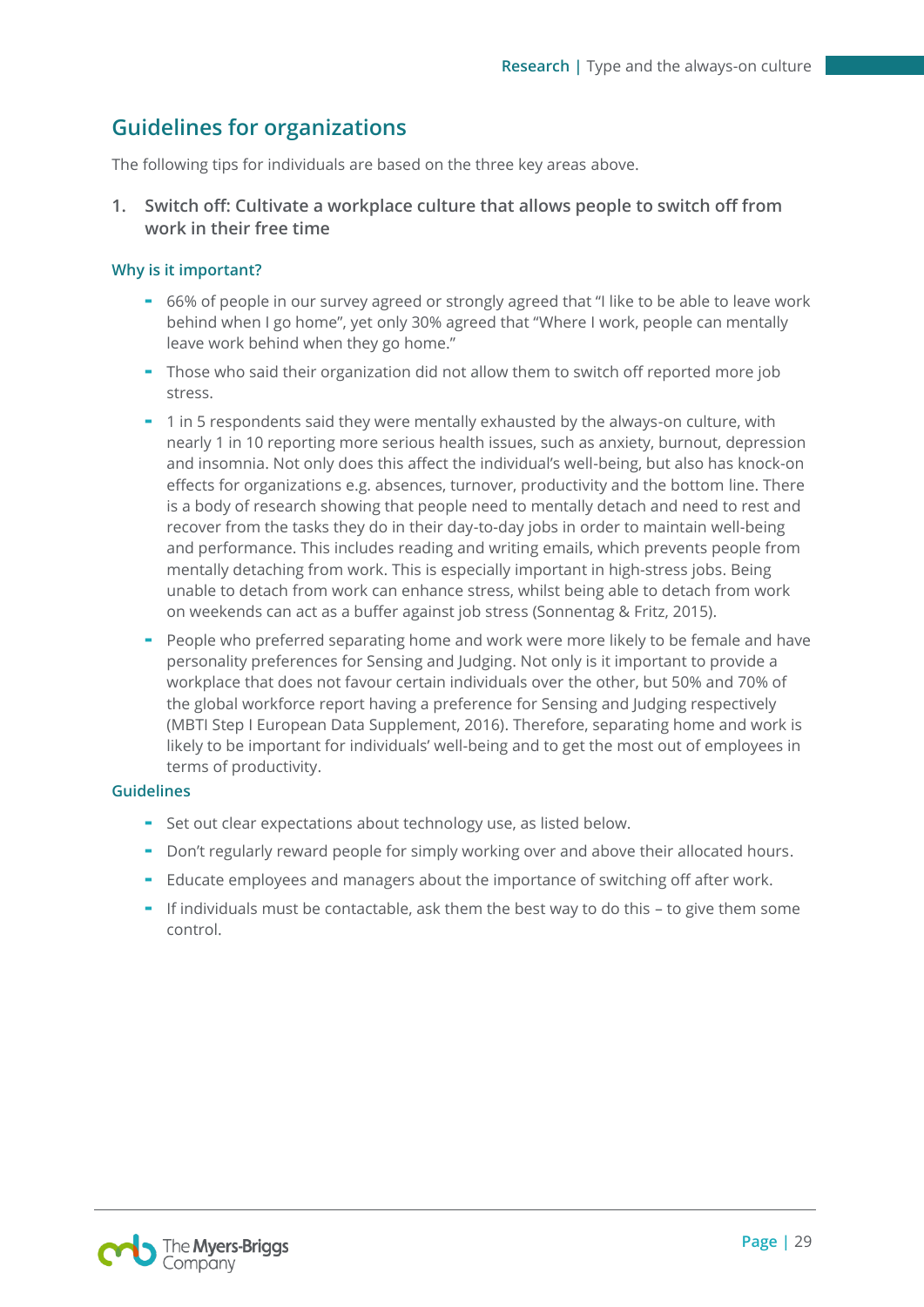### **2. Set boundaries: Set out clear expectations around technology use inside and outside of work**

#### **Why is it important?**

Many companies give out company phones and laptops to employees. However, our research showed that simply having access to work emails and calls outside of work was related to greater difficulty mentally switching off, more compulsive checking of their phone, more distraction, and more work-home interference. Interestingly, this was also linked to work engagement and job satisfaction. Therefore, it's about recognizing the benefits and downsides and finding the "sweet spot" in order to maintain a healthy and productive workforce.

#### **Guidelines**

- Consider whether every employee really needs a laptop and mobile phone. If they do, be clear about the purpose for having these.
- Create a company policy for using email, phones and working outside of standard hours.
- Be aware that employees may be having to use personal time to finish their work. Keep track of work done outside work hours in order to maintain a realistic picture of true resource requirements.
- **3. Consider and communicate to others: Ensure leaders role-model the behaviour expected of employees to embed a "sometimes-off" culture**

#### **Why is it important?**

- Despite company policy, employees may feel they should respond to emails out of hours to show dedication and enthusiasm, and to keep projects going when they are not in the office. This is especially likely if it is a manager who emails out of hours.
- Research shows that others' expectations impact on our own technology use. Individuals whose manager expected them to use their smartphone during the evenings experienced more disruption to their home life (Derks and colleagues, 2015). Therefore, leaders' behaviour is likely to be important in embedding an organizational culture.

#### **Guidelines**

- Encourage managers and company leaders to role-model the behaviour expected of employees e.g. only responding to emails out of hours if important, avoiding answering emails when on holiday.
- Ask members of the senior leadership team to be advocates of the "sometimes-off" culture. Their role would be to consistently apply some of the guidelines set out for individuals on the following pages of this report and raise company awareness.
- Ask leaders to have open and honest conversations with their direct reports about what they might do to reduce stress of feeling always-on and increase their job satisfaction.

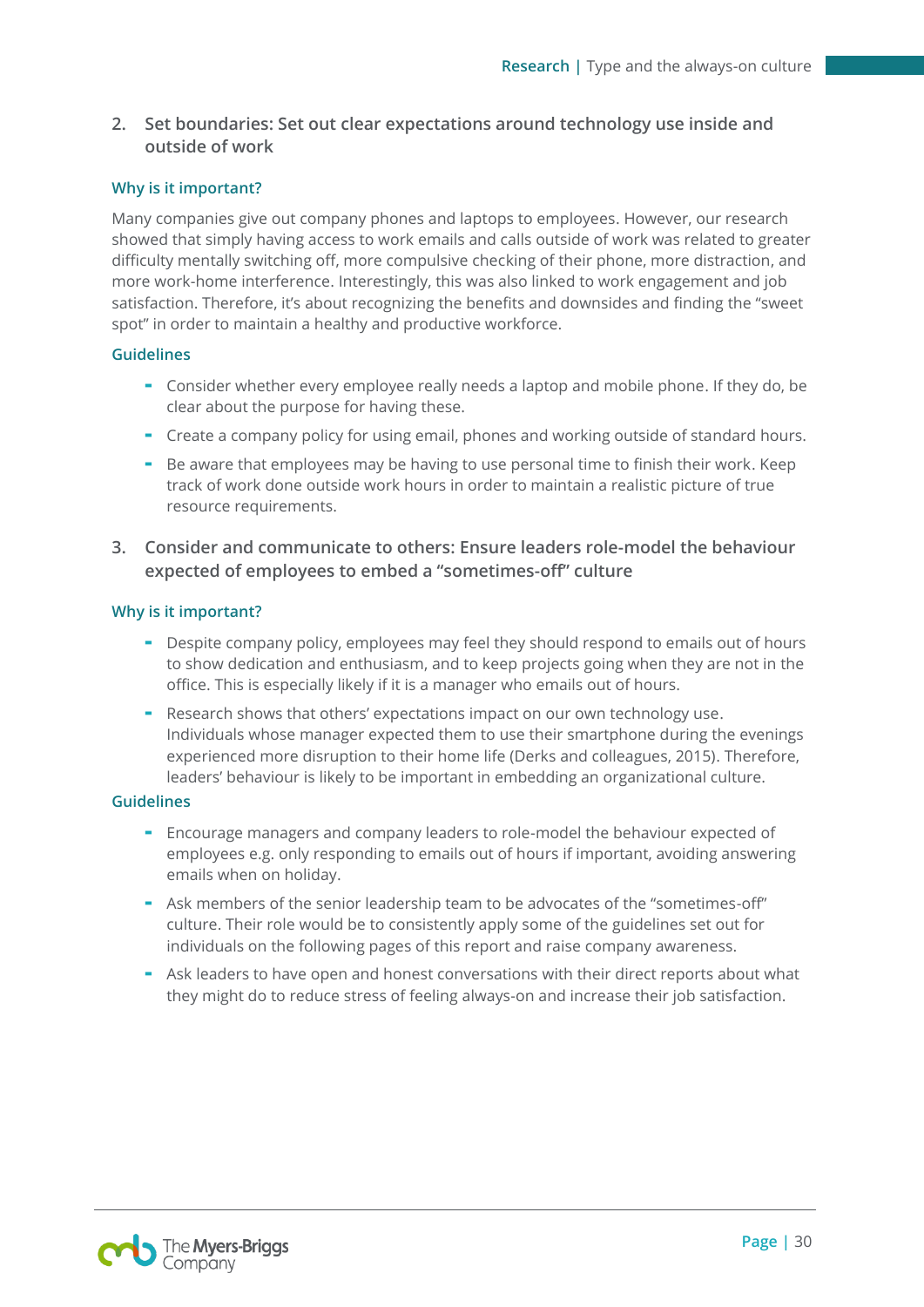### <span id="page-30-0"></span>**Tips for individuals**

- **1. Switch off: Find ways to mentally switch off from work emails, social media and technology on a regular basis**
	- Avoid using technology sometimes
		- Avoid using technology at certain times of the day. For example, don't check your work emails after 6.30pm or during your lunch break.
		- Have technology-free areas of the house. For example, make the bedroom a technology-free zone and use a regular alarm clock instead; charge phones downstairs; don't take phones to the dinner table.
		- Leave your phone somewhere you will not be distracted by it. For example, at work, leave your phone in your bag; at home, leave it in a drawer.
		- Turn off notifications on your phone to avoid getting distracted or interrupted.
		- If you have a piece of work that requires concentration, try disconnecting from incoming emails during that time period by clicking "work offline".
	- Engage in other activities
		- Take part in absorbing activities, such as gardening, cooking, exercising or looking after children to take your mind off work and messages and bring you back into the present moment.
		- Reconnect with your hobbies. Think about which activities absorb you the most, whether you'd like to try something new, and what excites or motivates you. The most satisfying hobbies are those that meet at least two of the following three criteria: active, social, gives a sense of achievement.
		- Consider taking technology "holidays". For example, set aside half a day where you do something that doesn't involve your phone, TV or tablet. Notice how you feel afterwards: do you feel rested, relaxed or calmer? Do you feel bored or restless? If you find it's the latter, look at the tips for personality types to get further ideas on activities that may suit your personality type.
	- Consider your own personality and the best ways to give your mind a rest. The following resources could be helpful for yourself or your clients:
		- Tips on personality and managing the always-on culture appear later in this document.
		- Understanding your personality type: <https://eu.themyersbriggs.com/en/tools/MBTI/MBTI-personality-Types>
		- Introduction to Type booklet
		- Quick guide to everyday stress (add link)

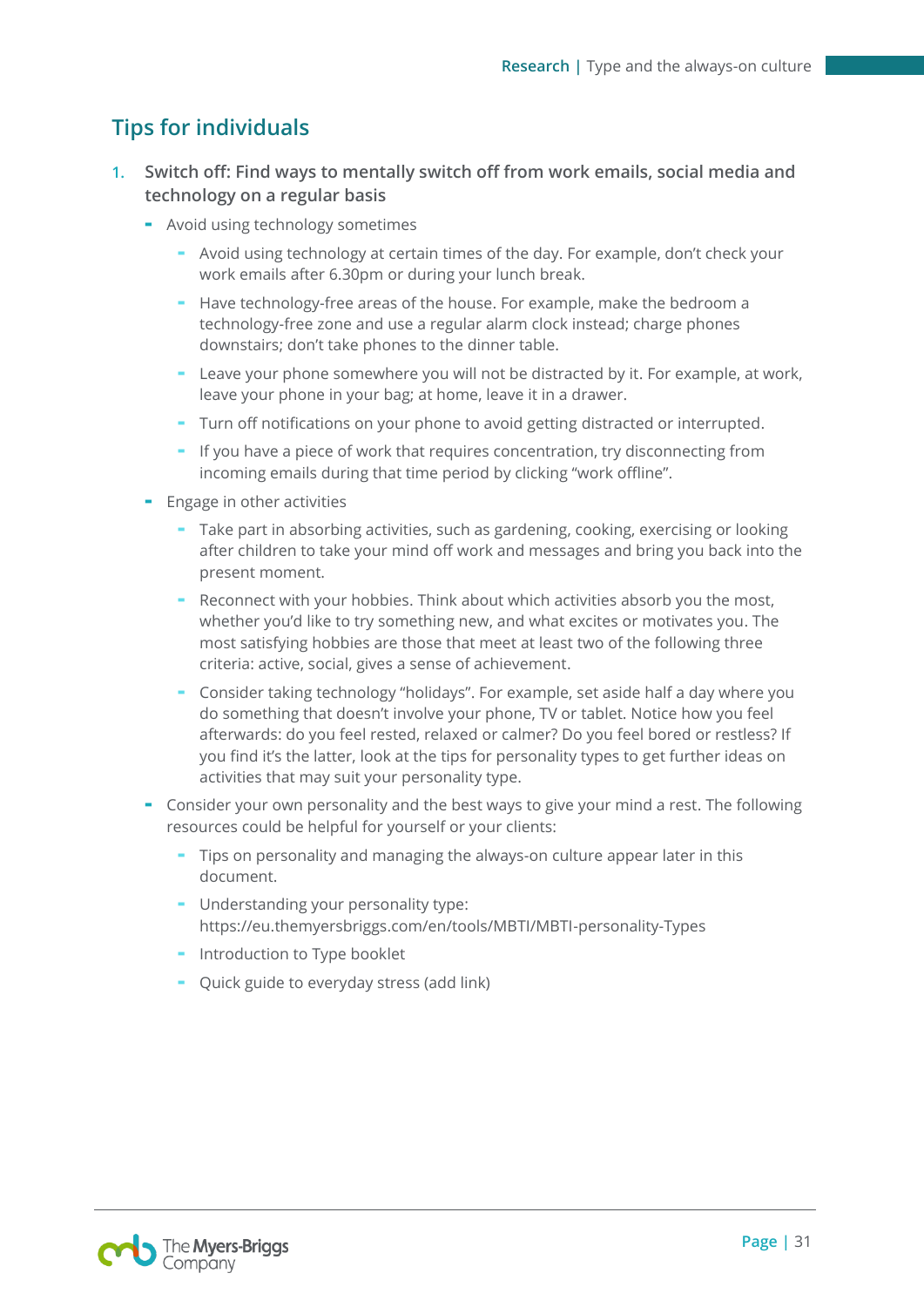### **2. Set boundaries: Stick to your own rules to avoid unhelpful habits and stay in control**

- Reflect on and notice your own habits over the next few days.
	- Are there any habits you have picked up without realizing?
	- What is the impact of your habits on yourself and others, such as family and friends?
	- It's important to identify how your use of technology affects your own life or other people. Only then can you work out your own boundaries. For example, if you notice you end up checking emails in bed and this ends up cutting into sleep time, it may be important for you to leave your phone elsewhere at night. If you realize that not looking at your work emails all weekend means that work is on your mind more, you could intend to look at these just once a day. Alternatively, you might make an effort not to answer messages while spending time with the children. Every person will have a slightly different way of managing their "on" time.
- Consider separating work and home life if you find it helps you. For example, you might decide that when you leave the office, you leave work behind. Alternatively, you could separate your time. For example, set aside an hour on Sunday mornings to check emails and keep the rest of the day free.
- Practise "choiceful" technology use and act with deliberation rather than re-acting or acting out of habit. For example, instead of immediately reacting to a message, pause and reflect on whether it needs to be done right away. It may take practice but is likely to improve your flexibility in dealing with technology and keep you in control, rather than feeling like a slave to technology.
- Whichever ways you decide to use technology as part of your life, respect your own boundaries. This means sticking to any rules you set yourself, even if your rule is simply to "be aware and mindful of my actions". Having said this, sometimes it is necessary to bend the rules. If you do bend the rules, know your purpose for doing so. This makes it a deliberate action and reduces the likelihood of slipping into unhelpful habits.

### **3. Consider and communicate with others: Set boundaries with others and communicate your availability**

- Now you know your own boundaries, ensure that others know about them and respect them. For example, if you have agreed not to answer calls after 6.30pm, stick to this and ensure your colleagues know why this is important to you.
- Consider putting on an out-of-office message in the evenings to manage others' expectations of when you are available.
- If you have your out-of-office message on or are on holiday, avoid answering emails unless absolutely necessary. This will give more clarity to your colleagues about when they should and should not get in touch. It will also role-model to others what you expect of them, i.e. that they don't need to answer emails on holiday either! This way, the culture of an organization or team can change.

### <span id="page-31-0"></span>**Understanding your personality to navigate the always-on culture**

There were several differences in approach and attitude to the always-on culture according to personality type. However, it is worth considering our whole type as this can give us a broad view of how we might prefer to approach the always-on culture.

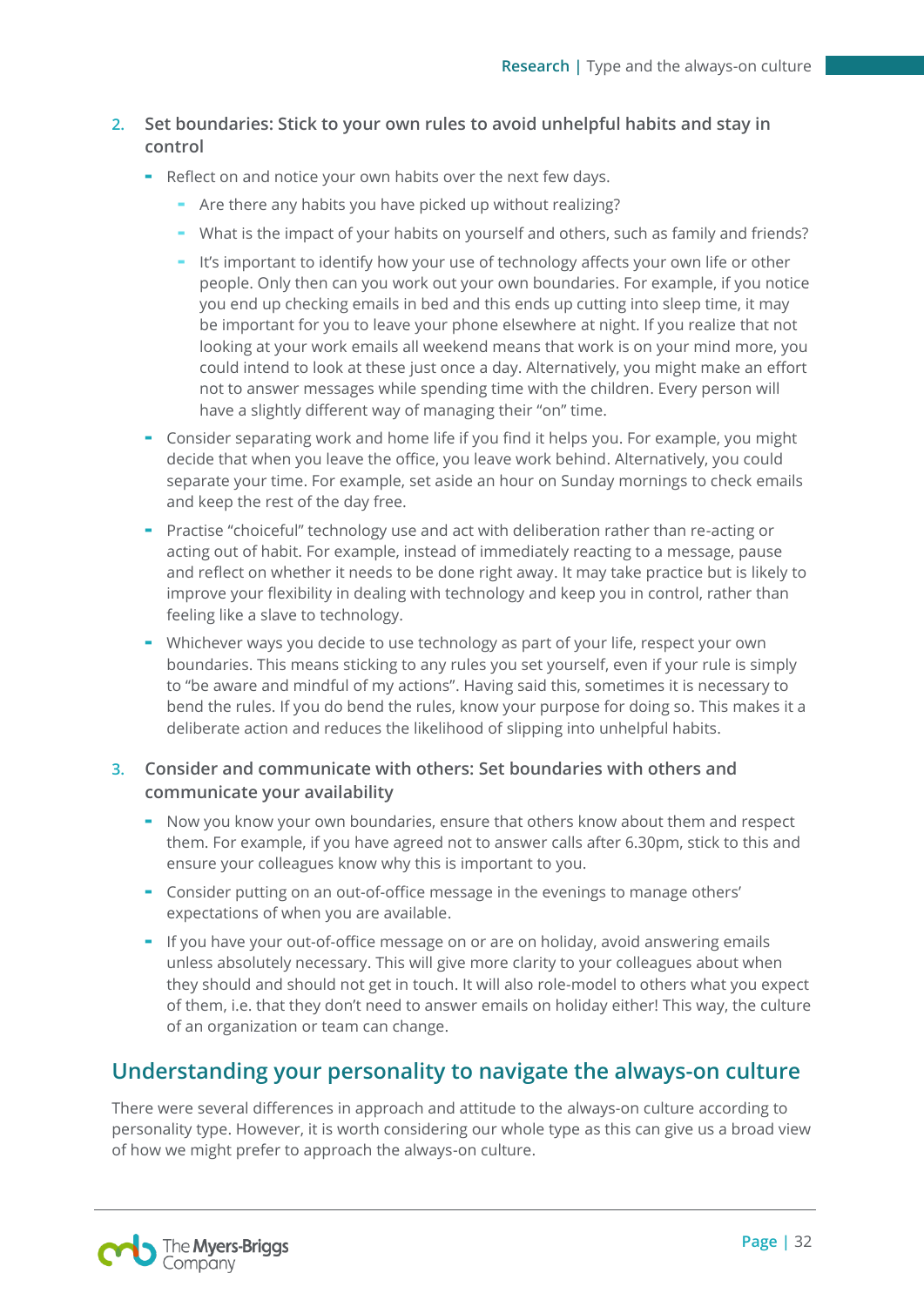This section is divided according to the four MBTI preference pairs. Each preference pair relates to a different aspect of the always-on culture. Whilst the above sections give guidance on *what* individuals might do to manage the always-on culture, the below sections inform individuals *how*  they might do this, depending on their type.

#### **Extraversion–Introversion**

This preference pair tells us where we focus our energy and where we get our energy from (the outer or inner world).

**Tip:** Create time and space to mentally switch off from work/technology

#### **Reflect on the following:** How do you recharge your batteries?

If you have a preference for Extraversion, you might prefer doing something active, with others or might have a breadth of interests. Therefore, you might find that you are better able to take your mind off work by spending time with others. For example, you might enjoy sports in a group or engaging in discussion at a book club. You can also indulge yourself by trying new and different hobbies, to keep you interested.

If you have a preference for Introversion, you might prefer doing something that allows you to reflect or concentrate, without interruptions, and you might have a depth of interests. Therefore, you might find the most effective way to switch off is to really absorb yourself in one of your favourite hobbies. For example, you might enjoy sports done individually or getting stuck into a good book. It might be an idea to have an activity on the go to help you switch off quickly.

#### **Sensing–Intuition**

This preference pair tells us how we like to gather information and what kind of information we trust.

#### **Advice:** Beware of information overload!

**Reflect on the following:** In what kinds of situations do you feel overwhelmed? Are there times you are more likely to feel like you are always-on? How do you feel in these situations and what helps you get back into balance?

If you have a preference for Sensing, you may at times overdo your own preference and become too caught up in the details of what's going on, reacting to new information that comes in. At these times, it can be helpful to take a step back and look at the big picture. This will help you focus your attention on what is most important.

If you have a preference for Intuition, you may overdo your own preference by getting caught up in researching and discussing new possibilities and options. At times like these, you may find it helpful to step back and ground yourself in the present moment and focus on doing one thing at a time.

#### **Thinking–Feeling**

This preference pair tells us how we make decisions and evaluate information.

**Advice:** Form boundaries with yourself and others by considering the task at hand and the people involved.

**Reflect on the following:** How often do you find yourself spending time answering emails or calls without consciously deciding to do so?

If you have a Thinking preference, remember to consider, not only whether being "on" will aid productivity and the task, but also the impact on others. One tip is to only send emails during

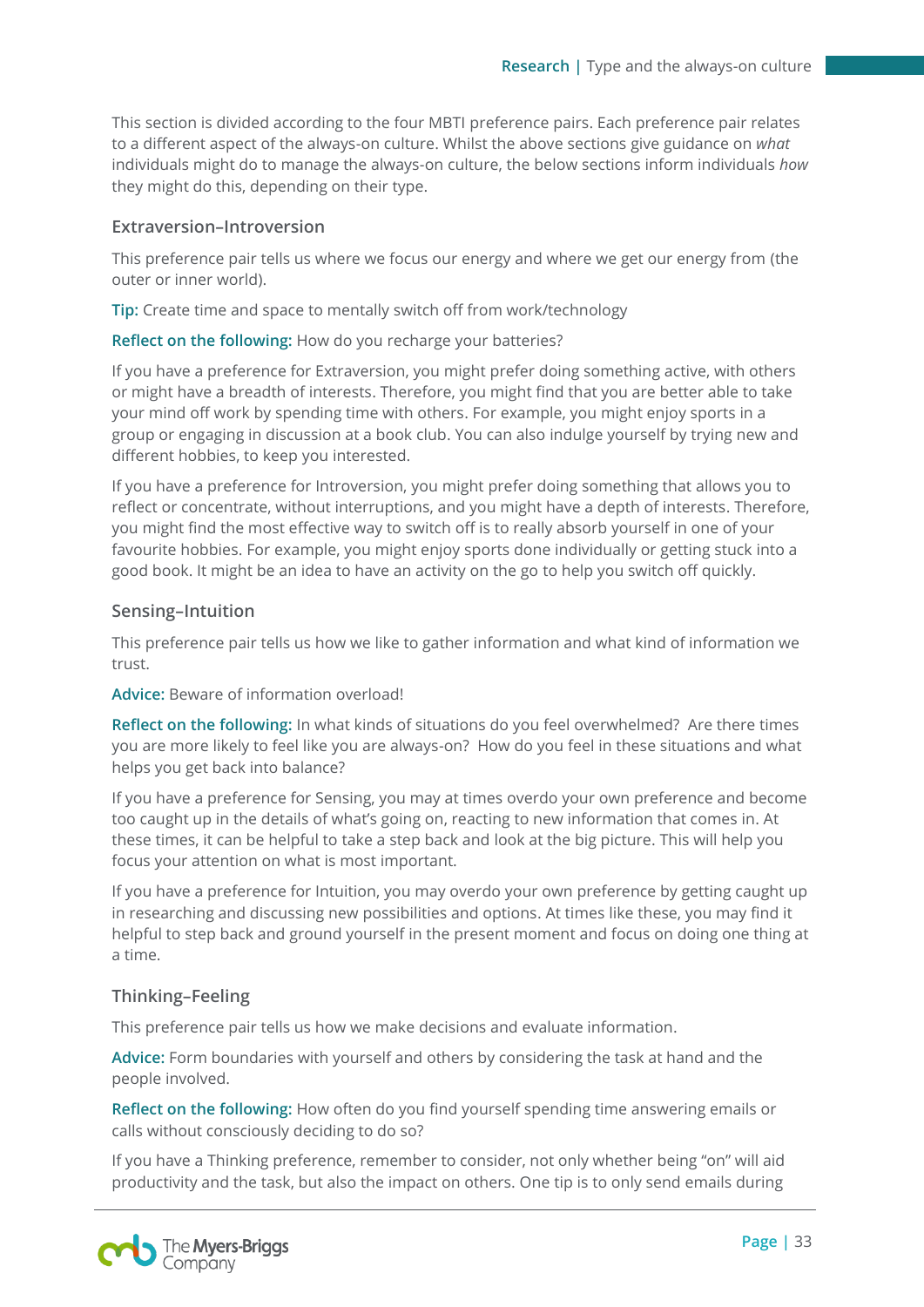business hours, unless urgent, even if this means writing the email and delaying sending it. This will reduce the pressure others can feel to respond straight away.

If you have a Feeling preference, ask yourself whether your response is important for the task at hand and whether it really is a priority. By looking at things in a logical way you may be able to find a balance, being supportive of others whilst ensuring you have space to rest and take time out at home. Remember, you can't pour from an empty cup!

#### **Judging–Perceiving**

This preference pair tells us about whether we prefer a more structured or flexible approach in life.

**Advice:** Find a form of work-life balance that works for you.

**Reflect on the following:** Are there times you find that work interferes with home life and vice versa?

If you have a Judging preference, you are likely to prefer some degree of separation between your work and home lives, in order to get the most out of the time you have at work and home. Consider setting boundaries with yourself about when you will and will not use technology to allow yourself to fully switch off from work when at home. You could leave your phone somewhere that will not distract you or turn off notifications to help you do this. If work does not allow this completely, try to compromise. For example, let your colleagues know you will check your emails on a Sunday morning but not otherwise, and ensure you are available for phonecalls if the matter is truly urgent.

If you have a Perceiving preference, you may really value the freedom and flexibility that the always-on culture brings and you may not feel as though you are always-on. Enjoy being able to work from home or when the inspiration takes you, but don't expect others to do the same. Respect others' boundaries and if you do need a quick response on an urgent matter outside of work hours, agree on a way to let them know this (e.g. give them a call) so you are on the same page. Also, whilst you might like being responsive, remember to make time for other activities you enjoy, especially ones that give you something you don't get from work. These other activities also make up an important part of your life.

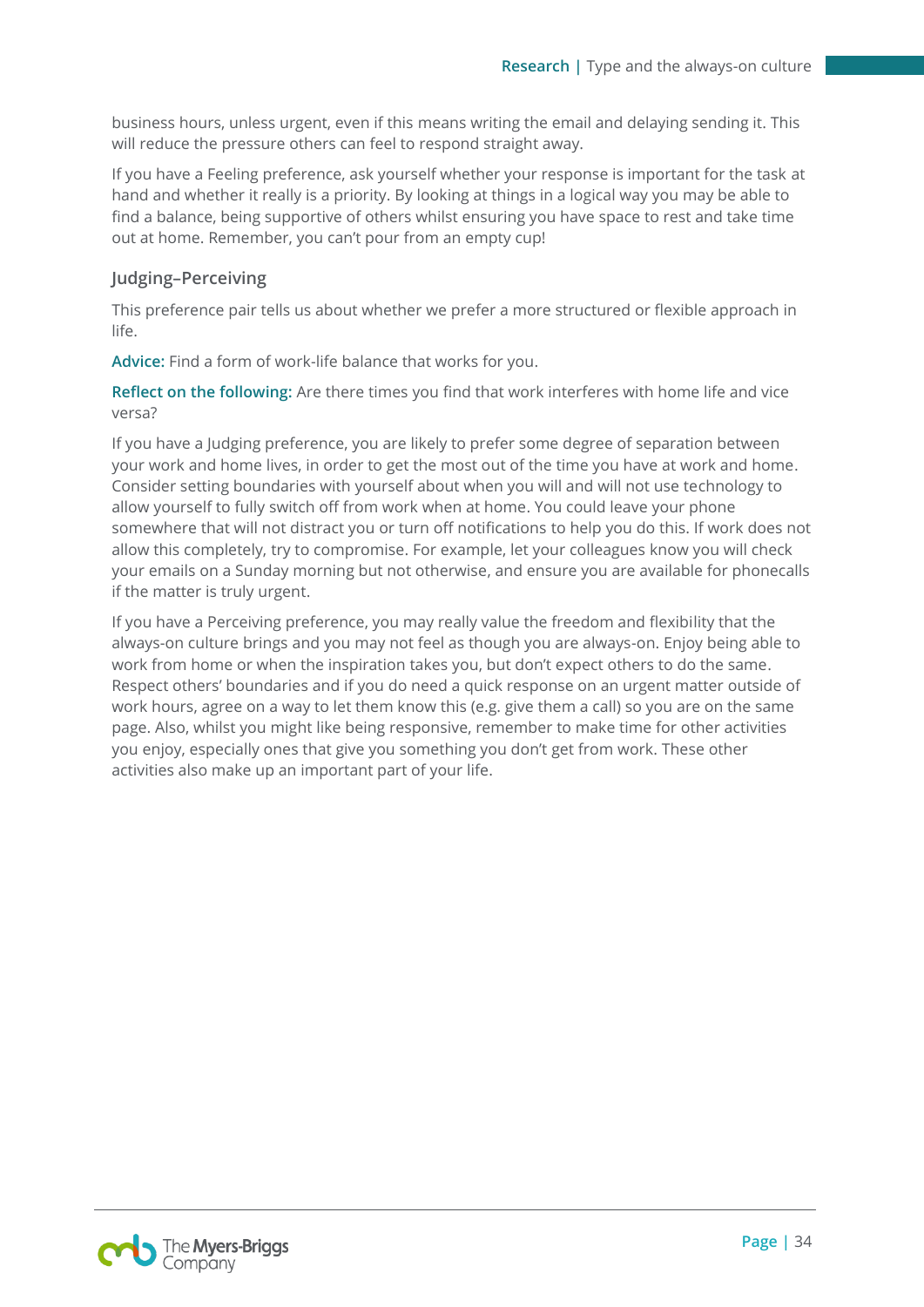### <span id="page-34-0"></span>**References**

- Derks, D., Duin, D., Tims, M., & Bakker, A. B. (2015). Smartphone use and work–home interference: The moderating role of social norms and employee work engagement. *Journal of Occupational and Organizational Psychology*, 88, 155-177.
- Hackston, J., & Dost, N. (2016). Type and Email Communication: A Research Study from OPP. Oxford; OPP Ltd.
- Jarvenpaa, S. L., & Lang, K. R. (2005). Managing the paradoxes of mobile technology. *Information Systems Management,* 22(4), 7-23.
- Kreiner, G. E. (2006). Consequences of work‐home segmentation or integration: A person‐ environment fit perspective. *Journal of Organizational Behavior*, 27, 485-507.
- MBTI Step I European Data Supplement (2016), OPP Ltd
- Myers, I. B., McCaulley, M. H., Quenk, N. L., & Hammer, A. L. (1998). MBTI Manual: A Guide to the Development and Use of the Myers-Briggs Type Indicator (3rd Ed). Palo Alto, CA: Consulting Psychologists Press, Inc.
- Netemeyer, R. G., Boles, J. S., & McMurrian, R. (1996). Development and validation of work-family conflict and family-work conflict scales. *Journal of Applied Psychology*, 81, 400–409.
- Quinones, C., Griffiths, M. D., & Kakabadse, N. K. (2016). Compulsive Internet use and workaholism: An exploratory two-wave longitudinal study. *Computers in Human Behavior*, 60, 492-499.
- Schlachter, S., McDowall, A., Cropley, M., & Inceoglu, I. (2017). Voluntary work‐related technology use during non‐work time: A narrative synthesis of empirical research and research agenda. *International Journal of Management Reviews*, 107, 86-99.
- Sonnentag, S., & Fritz, C. (2015). Recovery from job stress: The stressor‐detachment model as an integrative framework. *Journal of Organizational Behavior*, 36(S1), S72-S103.

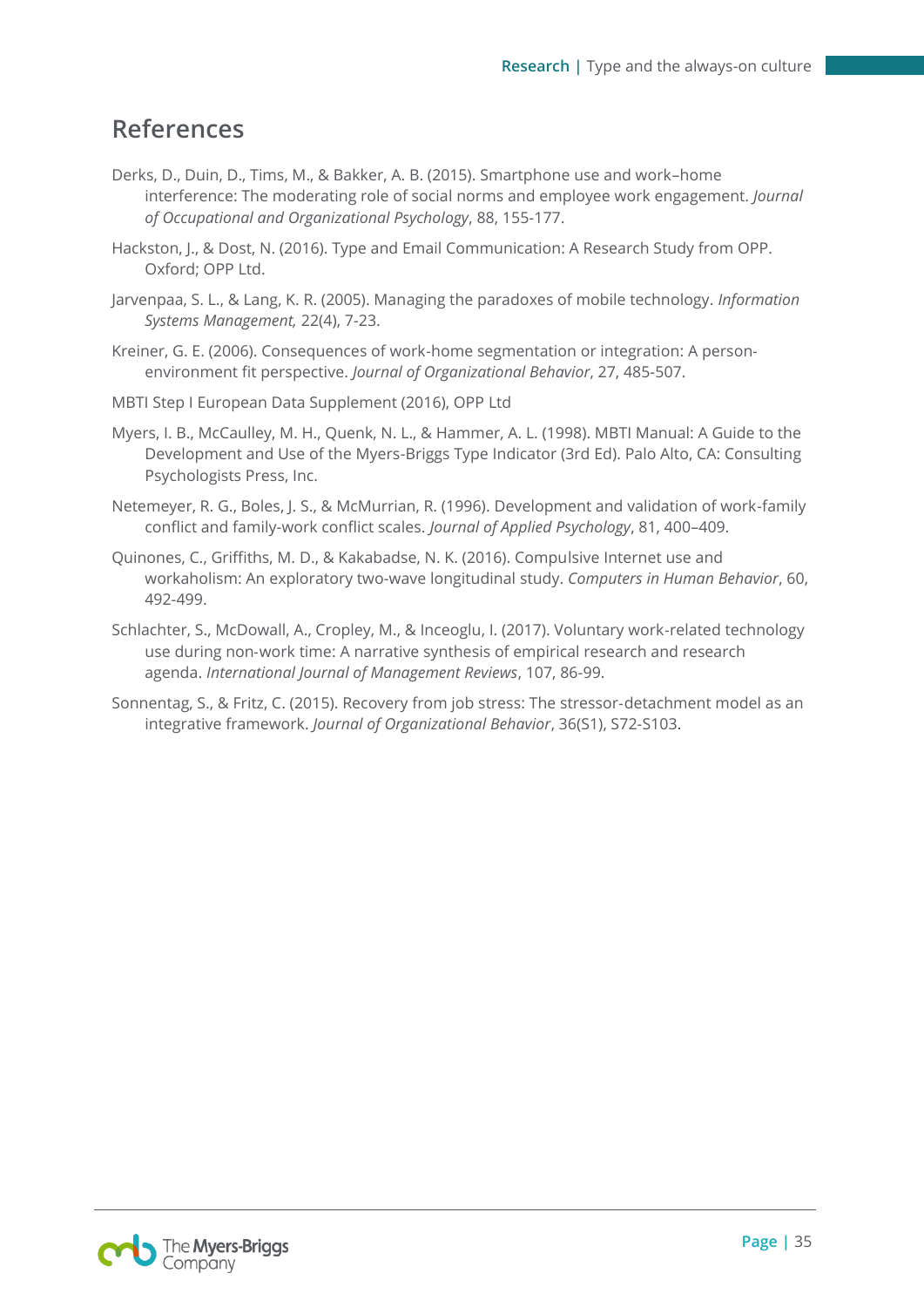# <span id="page-35-0"></span>**Appendices**

### **Appendix A: Psychological type and the MBTI® assessment**

The Myers-Briggs Type Indicator® (MBTI®) assessment is probably the most widely used personality questionnaire in the world. It does not measure our ability or skill, or how much of a particular personality trait we have; it looks at whether we have an in-built preference to do things in one way or in another way. It looks at four pairs of preferences:

| <b>Opposite ways to direct and receive energy</b>                                                                                                                  |                                                               |  |
|--------------------------------------------------------------------------------------------------------------------------------------------------------------------|---------------------------------------------------------------|--|
| Extraversion (E) Introversion (I)                                                                                                                                  |                                                               |  |
| Gets energy from the outer world of people Gets energy from the inner world of<br>Focuses energy and attention outwards in Focuses energy and attention inwards in | and experiences reflections and thoughts<br>action reflection |  |

#### **Opposite ways to take in information**

| Sensing (S) Intuition (N)                                                 |
|---------------------------------------------------------------------------|
| Prefers real information coming from five Prefers information coming from |
| senses associations                                                       |
| Focuses on what is real Focuses on possibilities and what might be        |
|                                                                           |

| Opposite ways to decide and come to conclusions       |                                                                                                                                                                            |  |
|-------------------------------------------------------|----------------------------------------------------------------------------------------------------------------------------------------------------------------------------|--|
| Thinking $(T)$ Feeling $(F)$                          |                                                                                                                                                                            |  |
| dispassionately and motives<br>objective logic values | Steps out of situations to analyze them Steps into situations to weigh human values<br>Prefers to make decisions on the basis of Prefers to make decisions on the basis of |  |

| Opposite ways to approach the outside world                                                                                                                                |                            |  |  |
|----------------------------------------------------------------------------------------------------------------------------------------------------------------------------|----------------------------|--|--|
|                                                                                                                                                                            | Judging (J) Perceiving (P) |  |  |
| Prefers to live life in a planned and organized Prefers to live life in a spontaneous and<br>Enjoys coming to closure and making a Enjoys keeping options open<br>decision | manner adaptable way       |  |  |

For convenience, these pairs of preferences, or pairs of opposites, are often called type preference pairs. So, we might talk about the E–I preference pair, the S–N preference pair, the T– F preference pair or the J–P preference pair.

In each pair, we will have a preference for one type. So, for example, we might prefer E rather than I, and spend much more of our time and energy doing things typical of Extraverts, and little of our time or attention on activities and ways of doing things typical of Introverts. Or we might prefer I rather than E. Whatever our preference, however, we will spend some time and carry out some activities associated with the other side. The same applies to S–N, T–F and J–P – in each

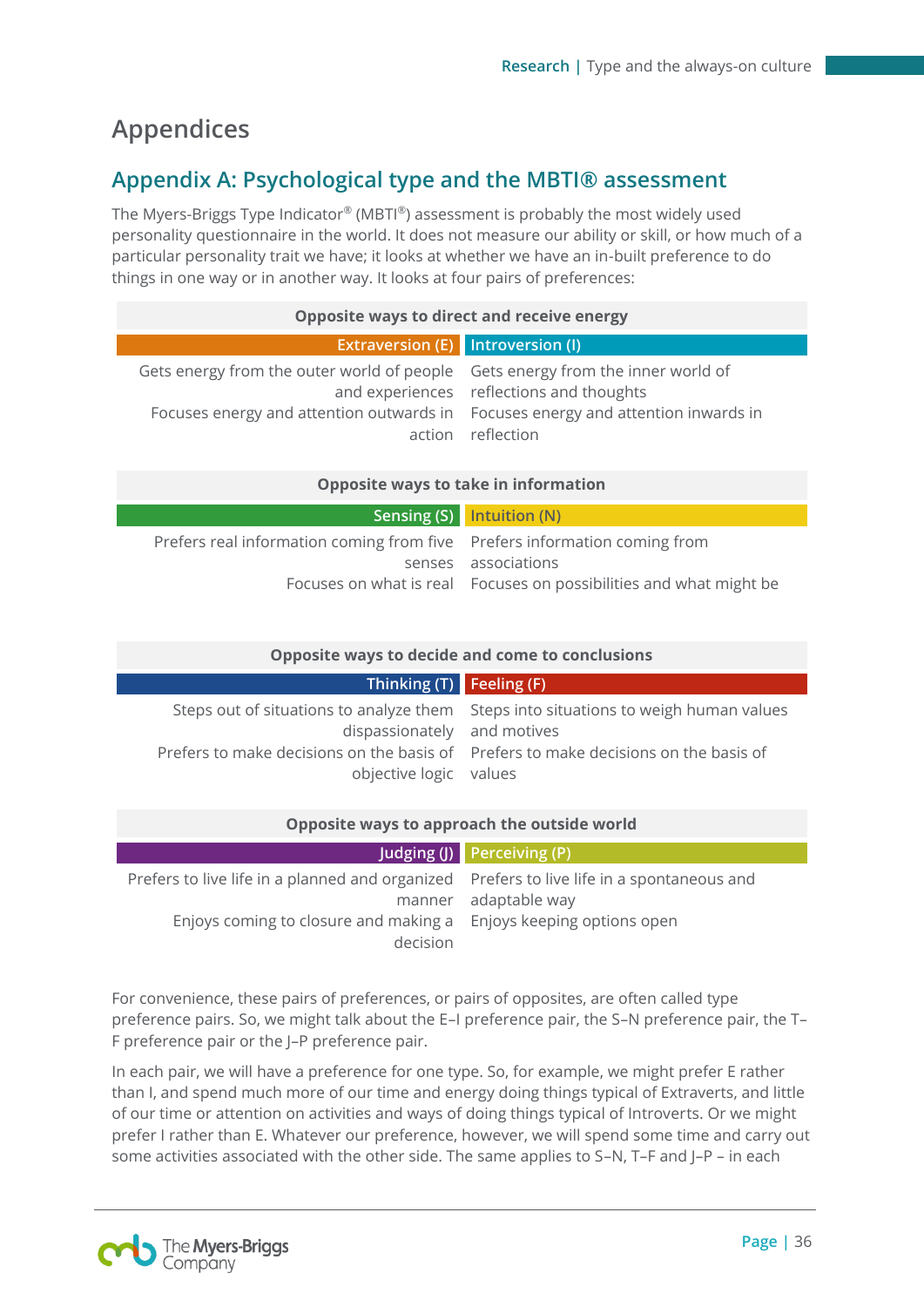case we will have a preference, but we will visit the other side from time to time. We will use all eight modes at least some of the time.

The MBTI assessment is a method for helping individuals to work out what their type preferences are, so you may hear people say things like "I'm an ESTJ" or "I've got preferences for INFP" or "I'm definitely a Perceiving type". They can then use this knowledge in all sorts of ways to help them with their development as human beings. The four letters can be combined to give 16 different types, but this four-letter type formula should not be used to "put people in a box"; the MBTI instrument is used to open up possibilities, not to limit individuals.

The 16 types are often illustrated using a *type table*, as shown here.

Each of these 16 types has a particular characteristic taking the lead in directing their personality – what's often called their favourite process.

So, for ISTJ and ISFJ for example, Introverted Sensing (S<sup>i</sup>) leads. Central to their personality is the importance of lived experience and drawing on their rich store of memories.

For ESTP and ESFP, it is Extraverted Sensing (S<sup>e</sup> ) – experiencing the moment and the here and now with all their senses – that leads, and so on for all 16 types. See the table below.



| <b>Types</b>      | <b>Favourite process</b>                |
|-------------------|-----------------------------------------|
| <b>ISTJ, ISFJ</b> | Introverted Sensing (Si)                |
| <b>ESTP, ESFP</b> | Extraverted Sensing (S <sup>e</sup> )   |
| INFJ, INTJ        | Introverted Intuition (N <sup>i</sup> ) |
| <b>ENTP, ENFP</b> | Extraverted Intuition ( $Ne$ )          |
| <b>ISTP, INTP</b> | Introverted Thinking (T <sup>i</sup> )  |
| <b>ESTJ, ENTJ</b> | Extraverted Thinking (T <sup>e</sup> )  |
| <b>ISFP, INFP</b> | Introverted Feeling (Fi)                |
| ESFJ, ENFJ        | Extraverted Feeling (F <sup>e</sup> )   |

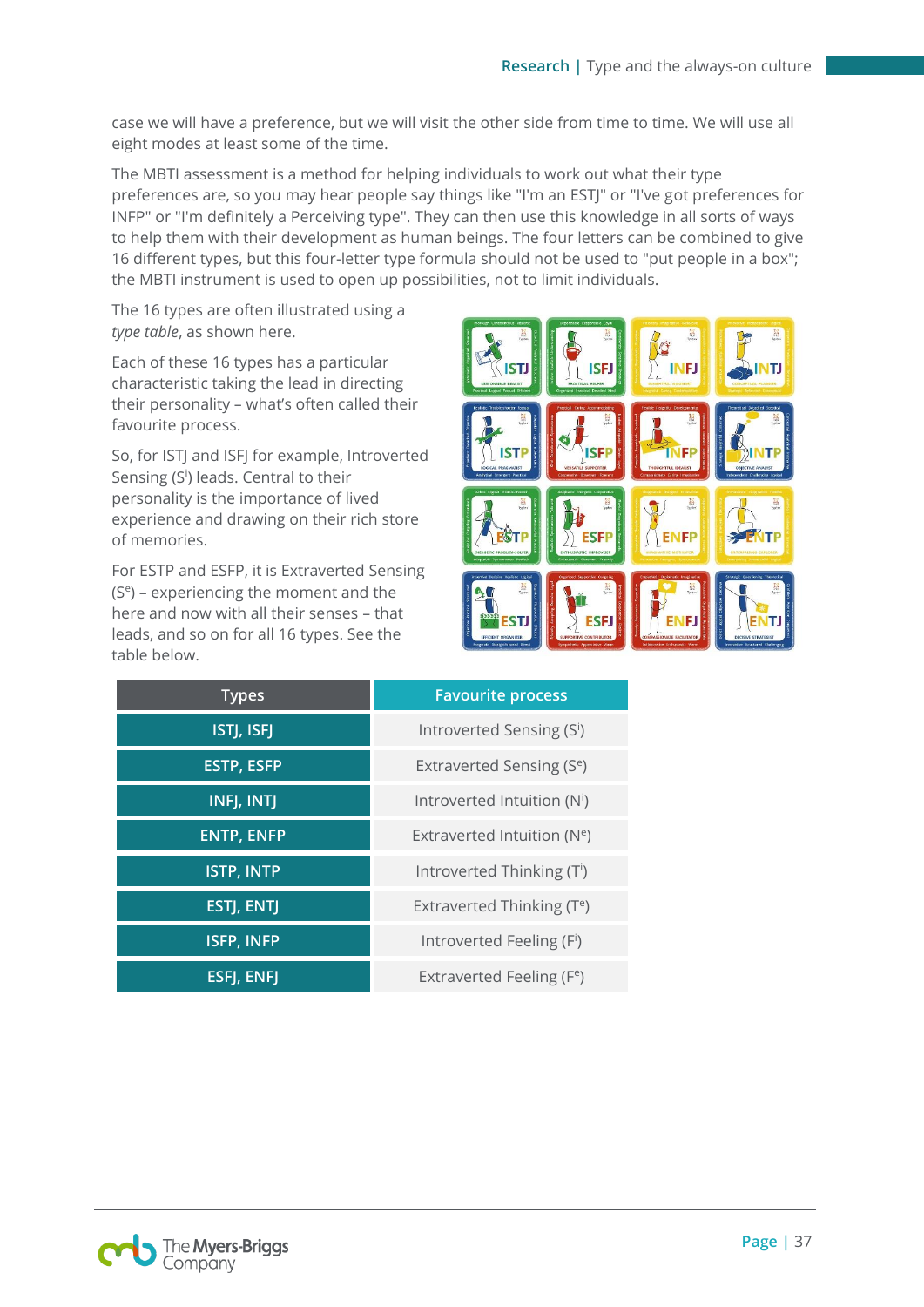### **Appendix B: Survey items in each short scale**

Participants were asked to rate their agreement with the statements on a 5-point scale from "strongly disagree" to "strongly agree". The score for each scale was calculated as the mean of the items in that scale.

| Scale name                          | Items                                                                                                                                                                                                                                                                                                                                                                                                                                          |
|-------------------------------------|------------------------------------------------------------------------------------------------------------------------------------------------------------------------------------------------------------------------------------------------------------------------------------------------------------------------------------------------------------------------------------------------------------------------------------------------|
| Difficulty switching off            | I feel like I am "always on".<br>I don't feel that I can ever switch off from work.<br>I can never really relax.<br>I find it easy to mentally switch off from work. (reversed)                                                                                                                                                                                                                                                                |
| <b>Compulsive checking</b>          | When I have a spare minute, I check my phone.<br>I check my phone for messages regularly.<br>I often check my phone without thinking about it.<br>I check my phone out of habit.                                                                                                                                                                                                                                                               |
| <b>Distraction</b>                  | I get distracted easily by my phone.<br>I get distracted easily.<br>I find it hard to focus on just one thing at a time.<br>It's easy for me to focus my attention on work without getting<br>distracted. (reversed)                                                                                                                                                                                                                           |
| Job satisfaction                    | I am very satisfied with my job.<br>I rarely think of quitting my job.<br>I am very satisfied with the kind of work I do in my job.                                                                                                                                                                                                                                                                                                            |
| Job stress                          | I feel stressed by work at the moment.<br>I often find work stressful.<br>I sometimes find work overwhelming.<br>I don't often feel stressed by my job. (reversed)<br>Generally I think that I am in control of most aspects of my<br>working life. (reversed)                                                                                                                                                                                 |
| Work engagement                     | I get pleasantly absorbed in what I am doing at work.<br>I get to do work that interests me.<br>My work is meaningful and worthwhile.<br>I am inspired by what I do at work.<br>Most of the time I feel motivated by what I achieve at work.                                                                                                                                                                                                   |
| <b>Private life/Family conflict</b> | The amount of time my job takes up makes it difficult to fulfil<br>my home responsibilities.<br>Things I want to do at home do not get done because of the<br>demands my job puts on me.<br>My job causes me stress that impacts on my home life.<br>Due to work-related duties, I sometimes have to make<br>changes to my plans for home activities.<br>The demands of my work do not interfere with my home and<br>personal life. (reversed) |

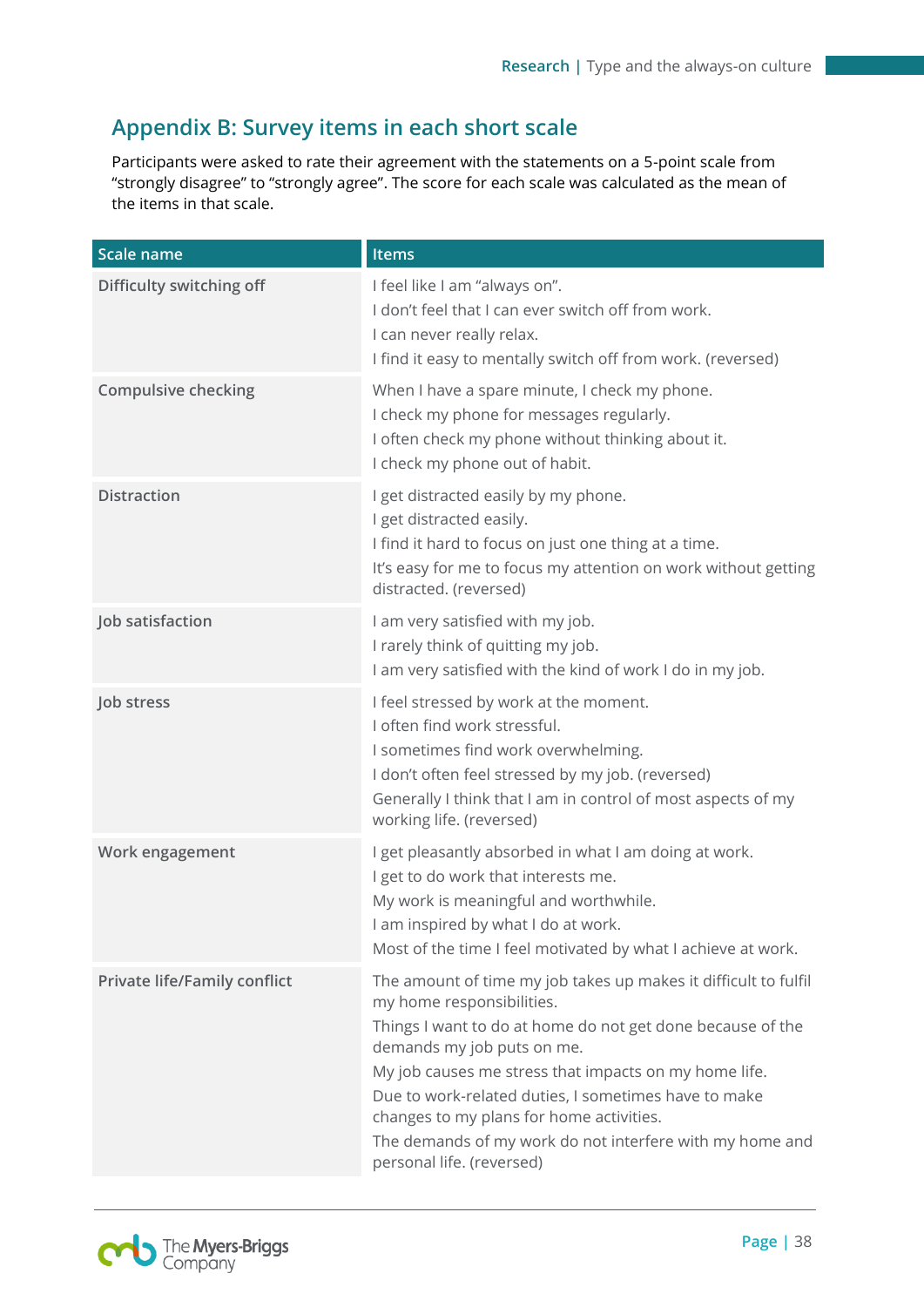| Individual preferences for<br>separating home and work | I don't like to have to think about work while I'm at home.<br>I prefer to keep work life at work.<br>I don't like work issues creeping into my home life.<br>I like to be able to leave work behind when I go home.                                                                                      |
|--------------------------------------------------------|-----------------------------------------------------------------------------------------------------------------------------------------------------------------------------------------------------------------------------------------------------------------------------------------------------------|
| Workplace culture for separating<br>home and work      | My workplace lets people forget about work when they're at<br>home.<br>Where I work, people can keep work matters at work.<br>At my workplace, people are able to prevent work issues<br>from creeping into their home life.<br>Where I work, people can mentally leave work behind when<br>they go home. |

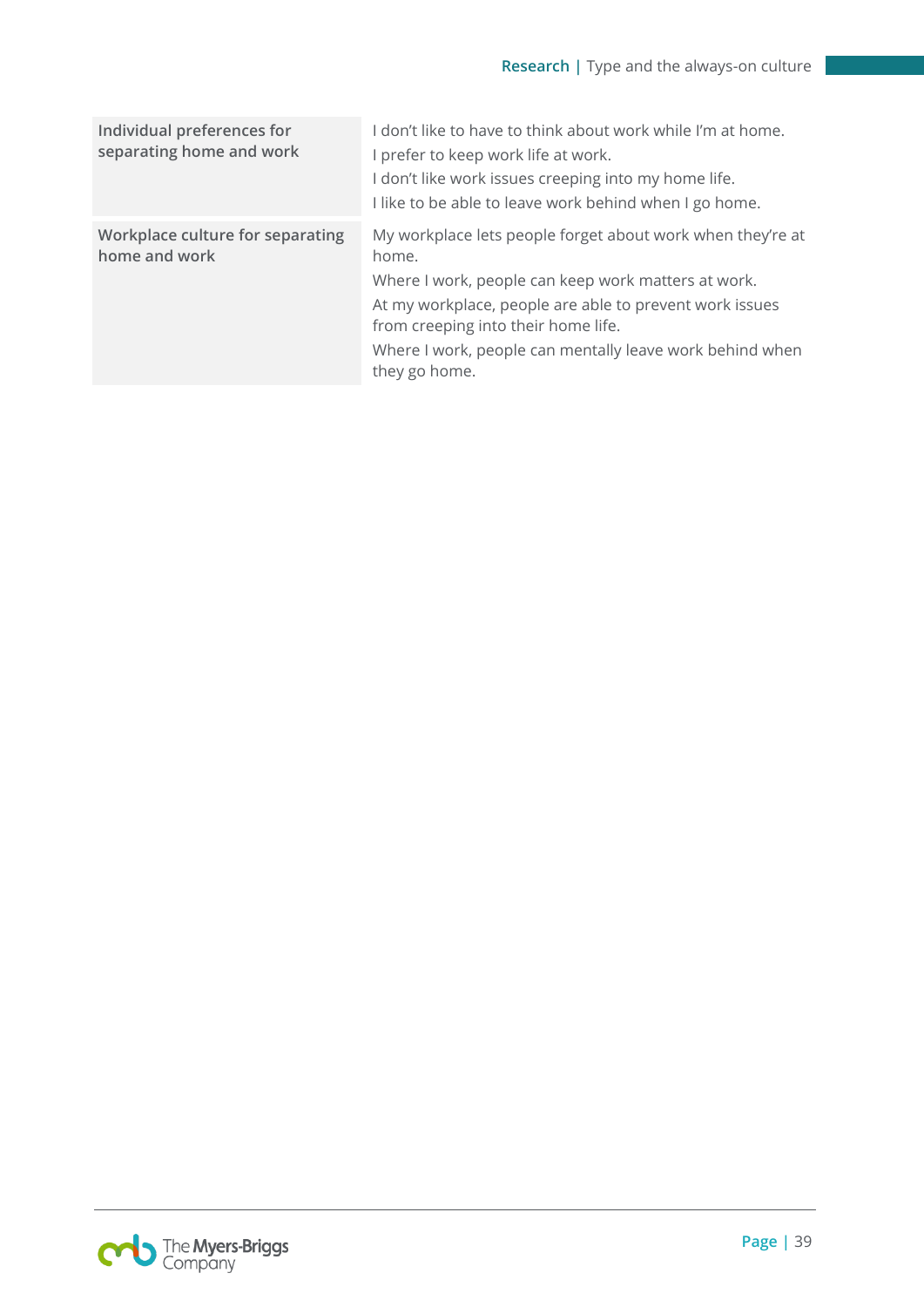#### **Broad theme** Specific advantage **Description Timely responding and efficiency Responding quickly, easily and efficiently** People felt they could "react" to emergencies Prevents issues escalating They liked quick responses from others **Keeping up-to-date with what's going on** Always aware of what's going on at work enabling people to respond to emergencies, not miss out on opportunities and avoid nasty surprises on going back to the workplace Some people also felt more in control, knowing what was happening **Flexibility Work at a time or place that suits me** Gives more freedom and work life balance Can make use of dead-time e.g. responding to emails during the commute **Allows me to do creative work/be productive**  Can work when inspiration strikes Conceptual or reflective work is easier to do at home **Keep on top of work Keep on top of work** Avoids tasks accumulating so you feel in control Can clear small tasks outside of work in order to be more relaxed and focused at work **Connectedness with others Connection between colleagues** Enables colleagues to connect more with each other and maintains project momentum **Productivity** Improves communication and therefore productivity **Work across time zones** Helps work globally or with remote workers **Accessible to others** Can be accessible to clients, colleagues, direct reports etc. if they need you Being available helps retain and gain clients so is good for business **Keep in touch with family/friends** Easy to keep in touch with family/friends, family in other countries or teenagers who like to use apps **Appear committed** Likely to appear dedicated/ committed to their work **Personal advantages Keeps me engaged, motivated** People said they felt more engaged and it was less of an effort to get back into the work mindset again **Peace of mind** People felt more in control of their workload People could relax better knowing they could be contacted in an emergency **Keep up-to-date with trends/news** It's good to keep up-to-date with what's going on in their line of work **Access information** Information accessible at fingertips **No advantages No advantages** Some people said they felt there were no advantages

### **Appendix C: Advantages of the always-on culture**

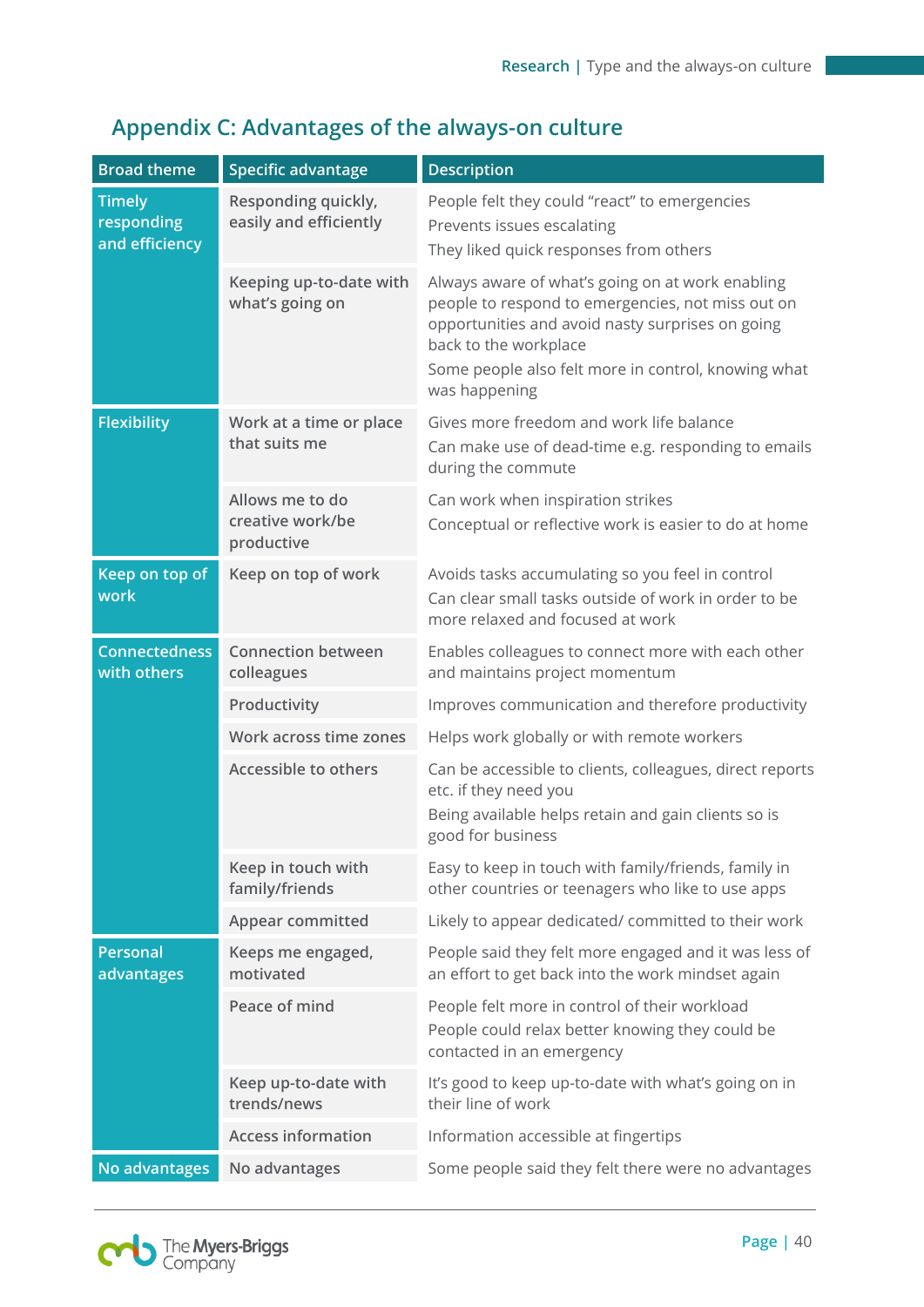# **Appendix D: Disadvantages of the always-on culture**

| <b>Broad theme</b>            | <b>Specific</b><br>disadvantage                       | <b>Description</b>                                                                                                                                                                                                                                  |
|-------------------------------|-------------------------------------------------------|-----------------------------------------------------------------------------------------------------------------------------------------------------------------------------------------------------------------------------------------------------|
| Psychological<br>impact       | <b>Mental exhaustion</b>                              | Tiredness, stress, mood changes, being irritable, being<br>less creative                                                                                                                                                                            |
|                               | <b>Health problems</b>                                | Insomnia, anxiety, depression, burnout, rise in blood<br>pressure                                                                                                                                                                                   |
|                               | Can't switch off                                      | Can't switch mind off or relax fully<br>Always aware of all the work there is to do                                                                                                                                                                 |
|                               | <b>Distracted</b>                                     | Easily distracted and lack of focus on tasks<br>Hard to focus on the present, including paying<br>attention to others                                                                                                                               |
|                               | <b>Addiction</b>                                      | Being addicted/dependent on technology e.g. sat nav                                                                                                                                                                                                 |
|                               | No dead time                                          | There is no time to just let the brain rest<br>No space for people to be creative or imaginative                                                                                                                                                    |
| <b>Expectations</b>           | <b>Expected to always</b><br>be available             | People experienced receiving more emails out of hours<br>and on holiday than they used to<br>Expectations came from colleagues, clients, managers<br>and the culture of the organization                                                            |
|                               | <b>Expected to respond</b><br>quickly                 | Time pressure adds to stressful nature of being always-<br>on                                                                                                                                                                                       |
|                               | <b>Expected to do more</b><br>work than<br>reasonable | Lack of clear expectations about when to work. This<br>can result in having to work at home to complete their<br>work, which is essentially unpaid overtime                                                                                         |
| <b>Work-life</b><br>balance   | Interference with<br>family life/<br>relationships    | Not giving full attention to family or friends e.g. not<br>being fully present in conversations<br>Not being able to relax with family<br>Contact via messaging interferes with building deep,<br>meaningful relationships and face-to-face contact |
|                               | Interference with<br>personal life in<br>general      | Not able to set boundaries between work and home<br>Lack of perspective about what is important in life-<br>work becomes life rather than a part of life<br>Interruptions during home activities                                                    |
| Organizational<br>impact      | Loss of engagement                                    | Low engagement, resentment towards organization                                                                                                                                                                                                     |
|                               | Other organizational<br>impact                        | Loss of productivity, higher absences due to stress                                                                                                                                                                                                 |
| There are no<br>disadvantages | There are no<br>disadvantages                         | Some people said they felt there were no<br>disadvantages to the always-on culture<br>These people talked about the fact that being always-<br>on is a choice: You can choose to step away if you want<br>to                                        |